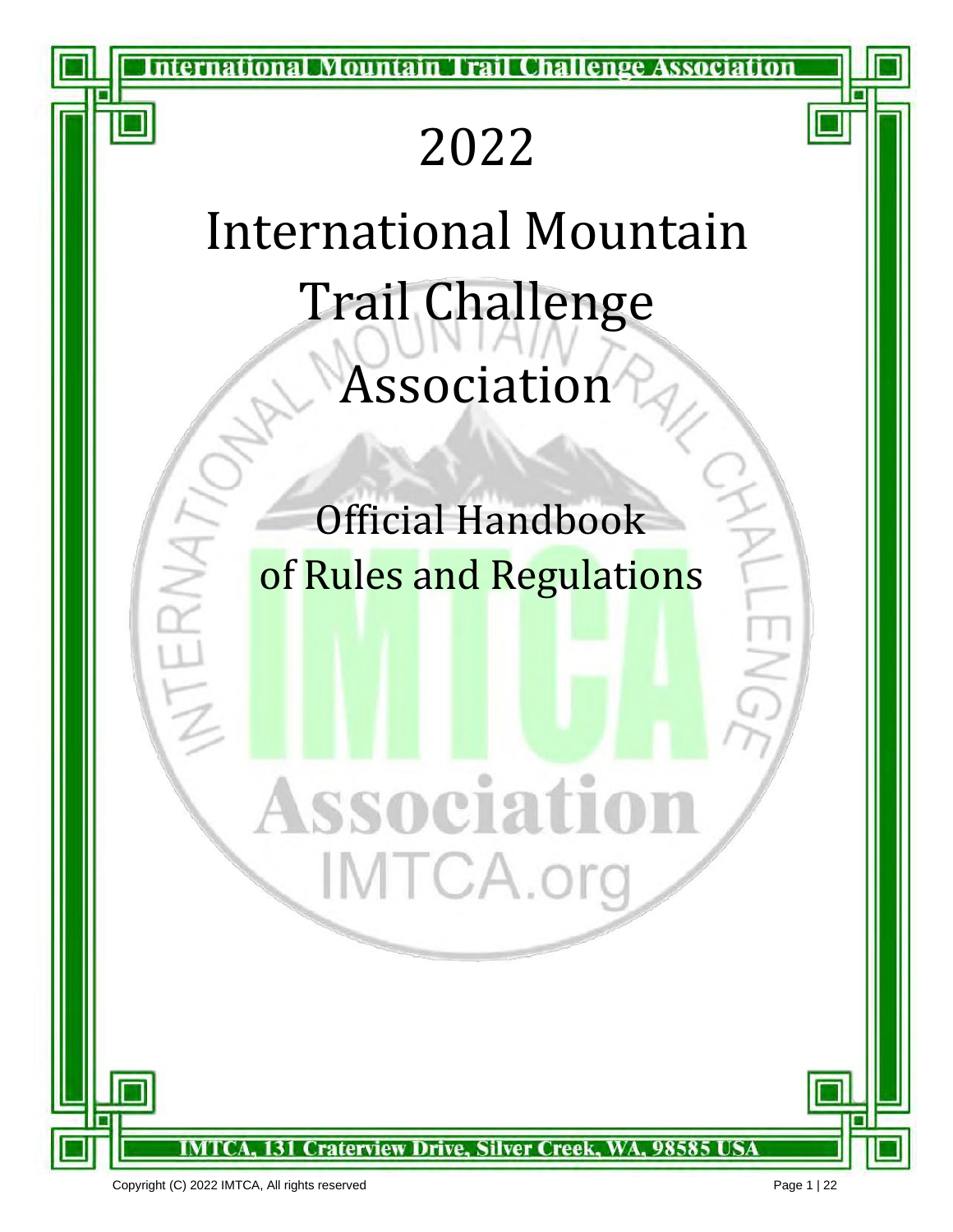# WARNING

Horses, horseback riding, and horse training can be hazardous to life and property. The advice and guidance given in this handbook is intended to be used in a safe manner and only under professional supervision. Under no circumstance should someone unfamiliar with horses attempt to train or ride them. The IMTCA, and IMTCA Officers, are not liable for accidents or damage of any kind incurred in connection with the contents of this book. Table of Contents:

| Section                                                      | Page |
|--------------------------------------------------------------|------|
| Forward                                                      | 3    |
| 1. Address and IMTCA Officers                                | 5    |
| 2. What is the IMTCA?                                        | 6    |
| 3. Mission of the IMTCA                                      | 6    |
| 4. Defining the Sport of Mountain Trail                      | 6    |
| 5. What to Expect at a Challenge                             | 6    |
| 6 IMTCA Membership and Eligibility                           | 7    |
| 6.1. Challenge Registration                                  | 7    |
| 6.2 Height Measurement                                       |      |
| 6.3. IMTCA Awards and Points                                 | 7    |
| 7. Definitions, Involvement and Participation                | 8    |
| 7.1. Levels (Partnership)                                    | 8    |
| 7.2. Divisions (Handler/Rider)                               | 8    |
| 7.3. Participation Segments:                                 | 9    |
| 7.4. Matrix of Levels, Divisions, and Participation:         | 9    |
| 8. Equestrians with Disabilities                             | 10   |
| 9. Judging a Trail Challenge                                 | 10   |
| 9.1. Overview                                                | 10   |
| 9.2. Judges                                                  | 11   |
| 9.3. Judging Rules                                           | 11   |
| 9.3.1. Attire and Tack                                       | 11   |
| 9.3.2. Equipment                                             | 11   |
| 9.3.3. Special Item Rules                                    | 12   |
| 9.4. Judging Rules and Scoring                               | 13   |
| 9.4.1. Objectives                                            | 13   |
| 9.4.2. Scoring                                               | 13   |
| General Scope of Scoring                                     |      |
| 9.5. Points for Each Obstacle                                | 15   |
| 9.6. Deductions                                              | 16   |
| 9.7. Horsemanship                                            | 18   |
| 9.7.1. Horsemanship Deductions                               | 18   |
| 9.8. Disqualification on course                              | 19   |
| 10. Additional Classes                                       | 19   |
| 11. Obstacles                                                | 20   |
| 11.1. Obstacles Needed for a Mountain Trail Sanctioned Event | 20   |
| 11.2. Required Obstacles Selection                           | 20   |
| 11.3. Optional Obstacles Selection                           | 21   |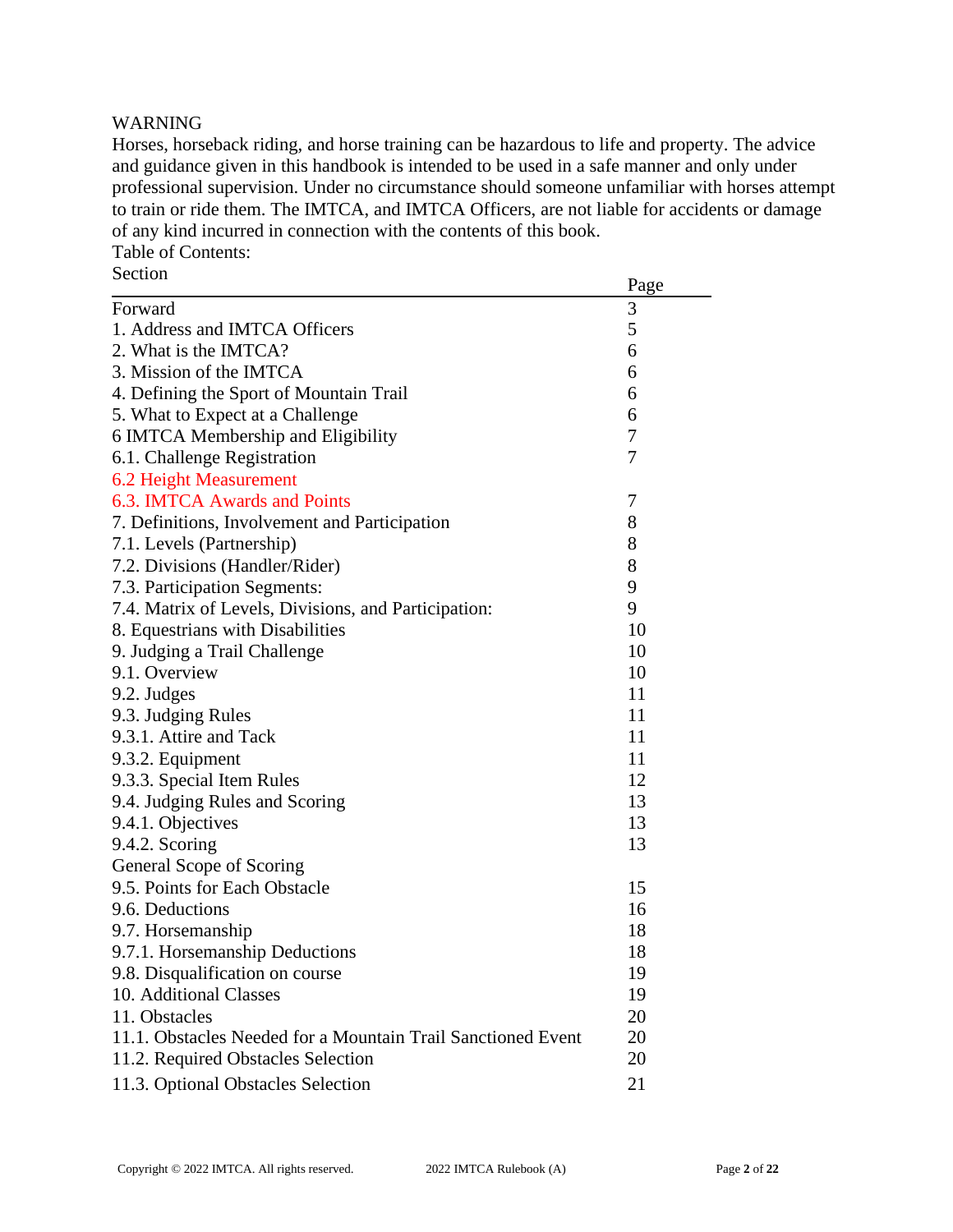# **Forward**

In 2009 Mark and Lee Bolender saw that a fun concept called Mountain Trail could be turned into a new equine sport discipline with some guidelines and changes. Mark and Lee have since promoted it across the globe by: 1) helping to design and build Mountain Trail courses across the USA, Canada, Europe, and Australia; 2) writing for magazines and having the first book published promoting the new sport; 3) teaching clinics and training horses across the world; 4) bringing interns and apprentices from around the world to learn and promote the sport of Mountain Trail; 5) helping to establish formal judging guidelines; 6) Starting the "IMTCA" International Mountain Trail Challenge Association which promotes the Sport of Mountain Trail.

There have been a number of training courses built over the years, but Bolender Horse Park in Washington State was the first facility built specifically for year-round, full-time training in Mountain Trail.

Unlike many disciplines, every breed of equine can participate in Mountain Trail. Riders range from Olympic competitors to those who are just starting with their first horse; from youth riders to those in their 80's – all are having fun. You can see riders in every type of saddle – dressage, jumping, roping, equitation, reining, and endurance. Participants come from every walk of life, yet when everyone comes together, they are one in their passion to learn and in their love for the horse.

We look at how this discipline is growing across the globe and how IMTCA will be a driving force to bring unity to judging and conformity to certain obstacles that are commonly used in the Challenges. We have been holding clinics and judging Challenges for the past several years and we continue to see growth and excitement.

We are so eager to see many more Mountain Trail courses being built around the globe. All have a different feel but each one is good for both the horse and the rider's mind. Every Mountain Trail course we build is considered "functional art" that is both beautiful and has a practical application.

When we design and build a course, we bring a background of Architectural Landscaping, construction, teaching, training and clinical experience. Not only do we want the course to be visually pleasing, but we want it to be safe and have multiple levels of difficulty. We do not want the beginner to be intimidated but we also want the top-level event rider to be challenged. This is why each course is designed for three levels of Challenge. The wear and tear on a course is tremendous so each must be designed to withstand hard use for years to come. Every obstacle must be assessed for safety and durability. For instance, each incline must contain a certain ratio of dirt to gravel; dirt or gravel alone will not hold up and must be mixed. Many considerations go into designing a course such as visual appeal, flow patterns for training, and maximum observability for clinics and Challenges.

We ask questions like, "Where do the spectators sit and what can they see?" or "Where do participants wait before they go into a class to participate?" or "Where do the participants of a clinic wait?" or "Will the site hold all of the participants?" or "Where will the judges sit?" These are just a few of the concerns that must be addressed when designing a Mountain Trail course. Each course also is designed to blend into its surroundings, like part of the natural landscape.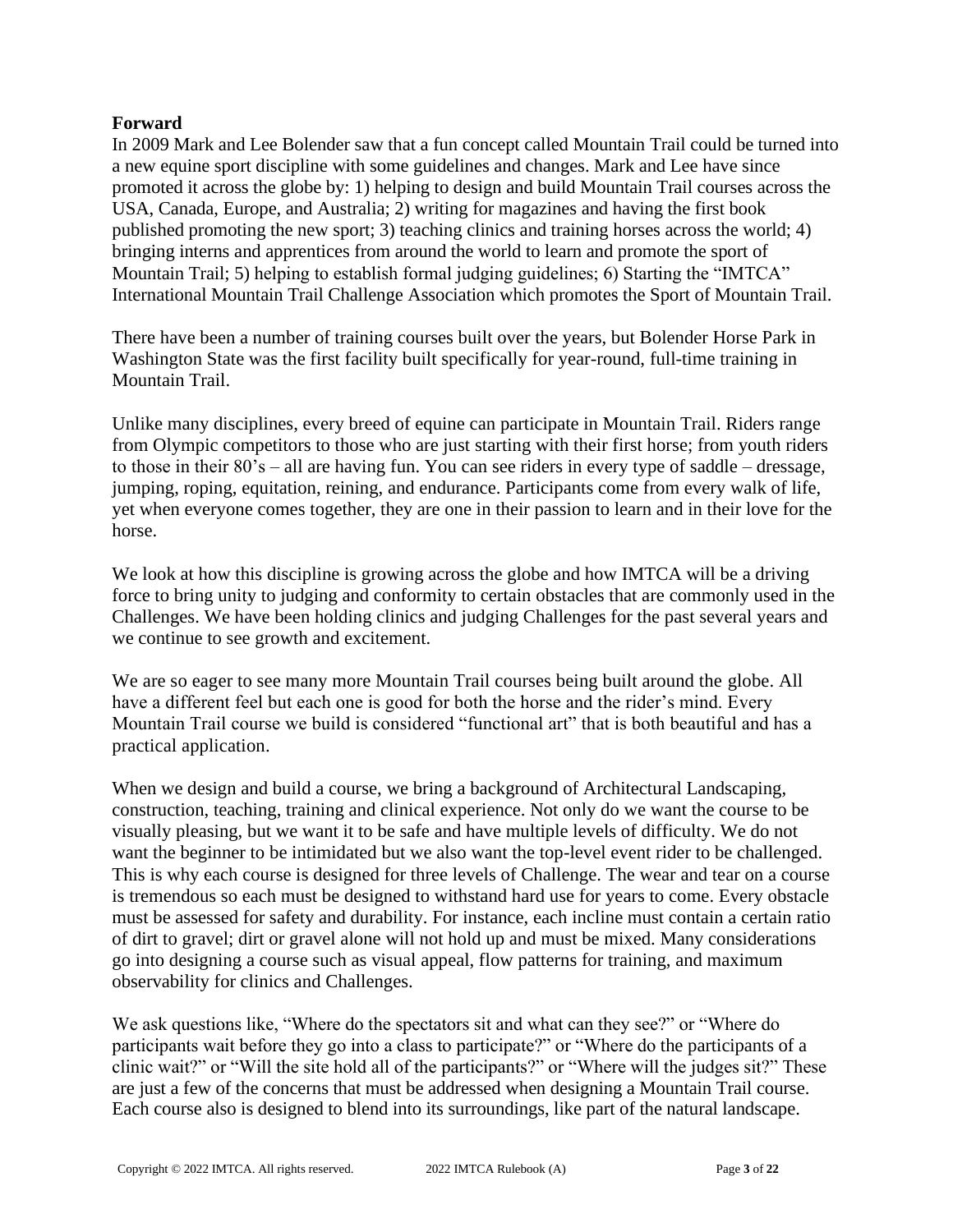Whether it's built of rocks in Scotland, palm trees in Florida or desert vegetation in New Mexico, it must feel like part of the land.

Mountain Trail Challenges are fun social events where good horsemanship is practiced. Horses are challenged to navigate through obstacles and riders are challenged to trust their horses in the process. Hence, a true partnership between horse and rider is realized, and every person participating or watching enjoys their journey.

We hope you will enjoy the journey with us. Mark and Lee Bolender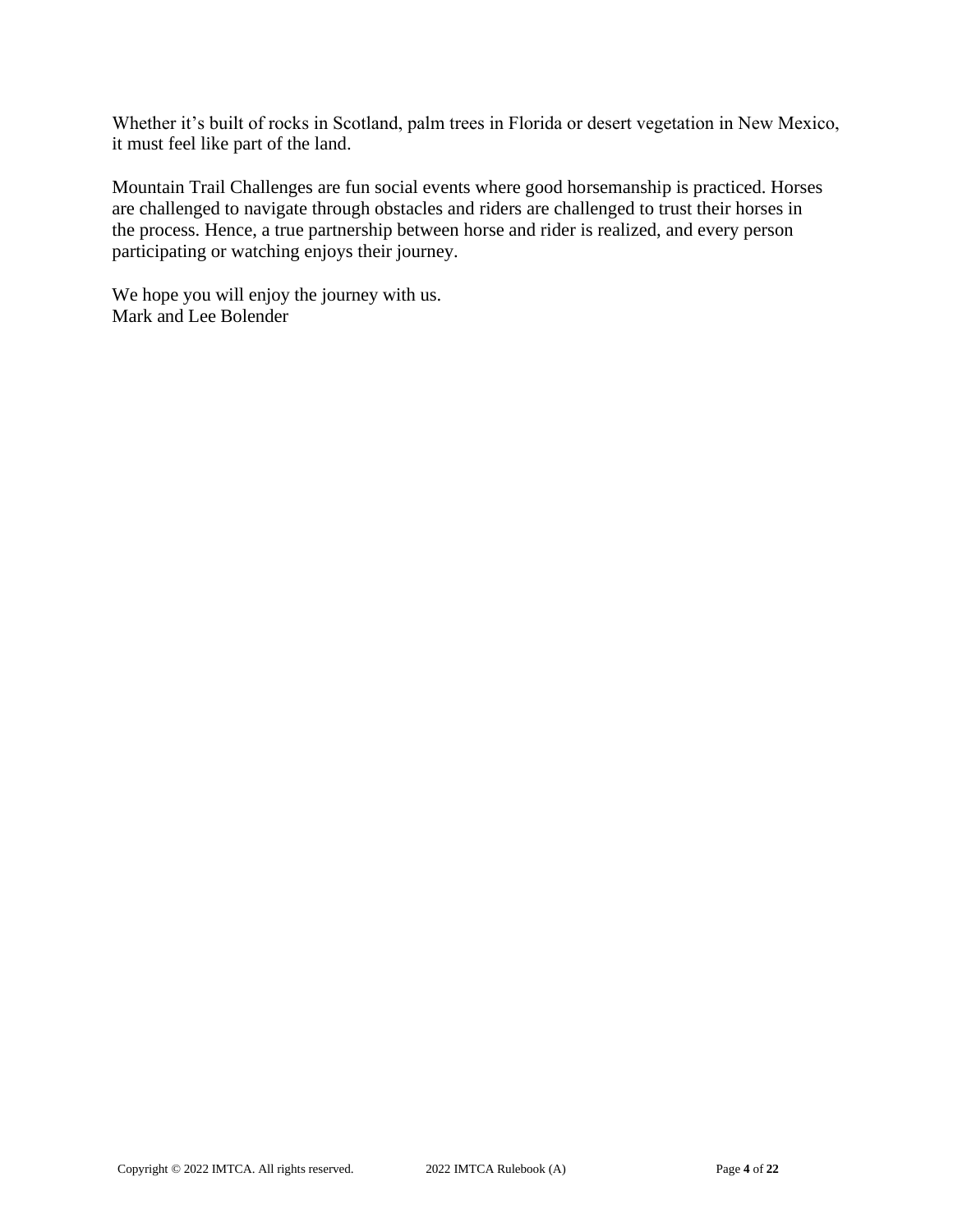# **1. Address of the IMTCA**

The IMTCA's primary business address is: IMTCA, LLC 131 Crater View Drive Silver Creek, WA 98585 Website: [www.IMTCA.org](http://www.imtca.org/)  [Email: I](mailto:IMTCA.info@gmail.com)MTCA.info@gmail.com The Officers of the IMTCA are: Mark H. Bolender, President Lee Bolender, Vice President Current Officers are listed on the IMTCA Website Secretary Treasurer Membership Head Judge International Representative International Affiliate Associations IMTCA Australia IMTCA Canada IMTCA Germany IMTCA Italy IMTCA France IMTCA Denmark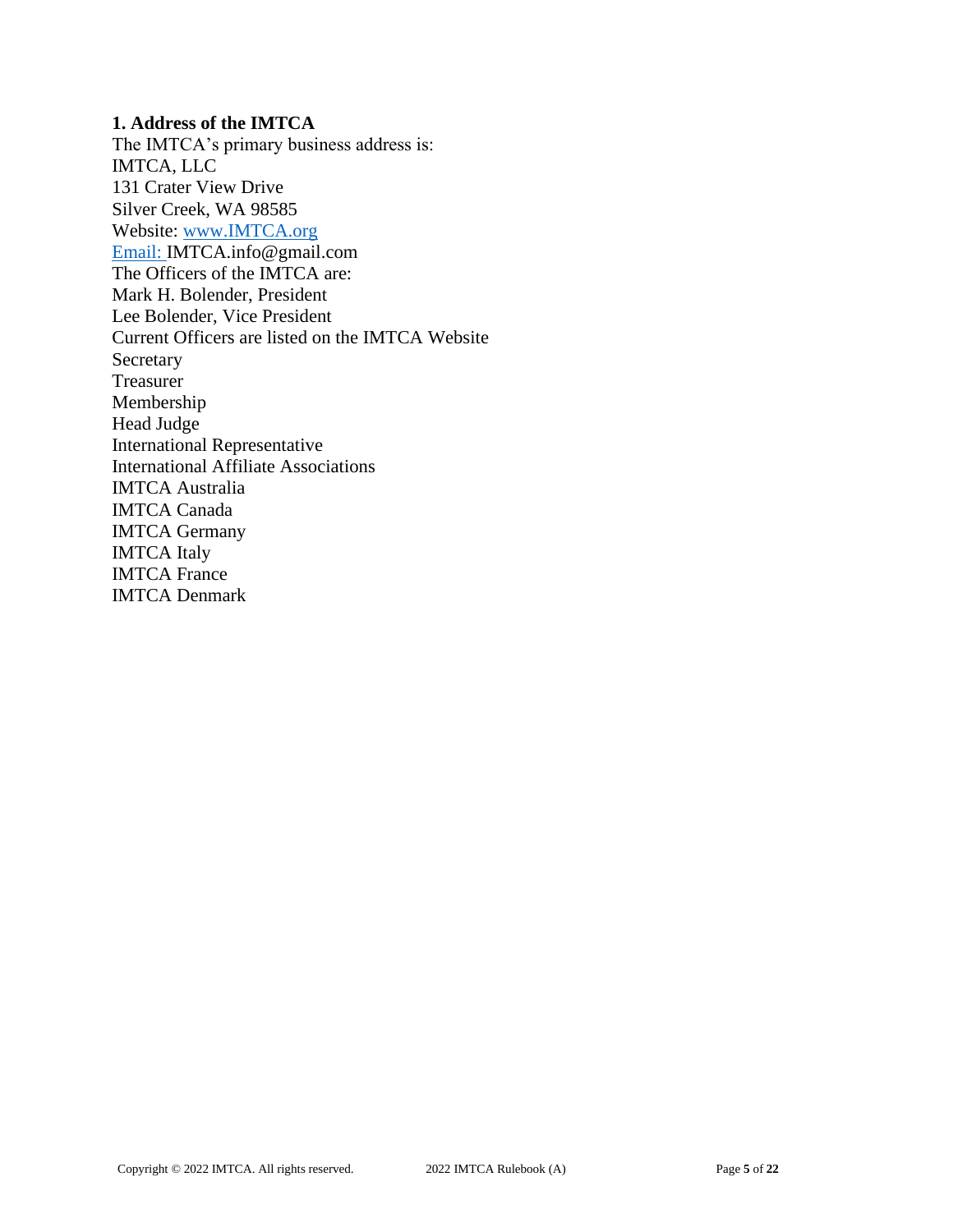# **2. What is the IMTCA?**

The International Mountain Trail Challenge Association, known as the IMTCA, is an Association that promotes the ideal trail horse where a rider of any skill level can enjoy riding in a safe manner. The IMTCA will oversee standards of judging, Challenge rules, obstacle and course standards, membership, and promote safe horsemanship.

# **3. Mission Statement for International Mountain Trail Challenge Association (IMTCA)**

**Who We Are**: The International Mountain Trail Challenge Association (IMTCA) is the international association dedicated to the equine sport of Mountain Trail.

**Vision:** The IMTCA's vision is to promote the joy and challenge of skilled mountain trail riding around the world.

**Mission:** The IMTCA's mission is unifying mountain trail riders internationally by developing and maintaining suitable standards of performance and judging, fostering horsemanship and camaraderie, and providing a fun-filled and family-oriented atmosphere of competition at Challenges, shows, and events. In an effort to broaden opportunity for both rider and equine, the IMTCA also provides formalized obstacle configurations, rules, and judging criteria. The IMTCA promotes excellence by defining criteria for identifying highly skilled performance around the world in Mountain Trail.

# **4. Defining the Sport of Mountain Trail**

Mountain Trail perfection is epitomized by a horse that is bold, confident, displays a bright expression, focus, and moves forward in a natural gait that is safe and also covers ground as if it were on a long day's trail ride. The horse and rider should be able to willingly assess and enthusiastically navigate new obstacles with finesse and in a safe manner. It is a judged event designed to show the confidence, boldness and athletic ability of all breeds and all disciplines of equines while being challenged by trail obstacles.

# **5. What to Expect at a Challenge**

A competitive event for Mountain Trail is known as a "Challenge". A Challenge tests a horse and rider's ability to navigate both natural and man-made obstacles in a safe manner and with technical skills that demonstrate great horsemanship. Each Challenge has three levels of difficulty that are designed to challenge but not intimidate riders.

The overall purpose of a Trail Challenge is to promote good horsemanship skills and provide an educational venue for equestrians. A Trail Challenge tests a horse and rider on their ability to work as a team and navigate obstacles which they might experience on a trail. A Trail Challenge can be a lot of fun and improve the relationship of the horse and rider by introducing them to new experiences.

In IMTCA Challenges, contestants are required to navigate a course with at least 6 approved obstacles and no more than 16 as set forth in this handbook. Sometimes they will encounter difficult trail situations which will better prepare the horse and rider in the real world. Through education and experience, riding becomes more pleasurable, while safety and fun are encouraged.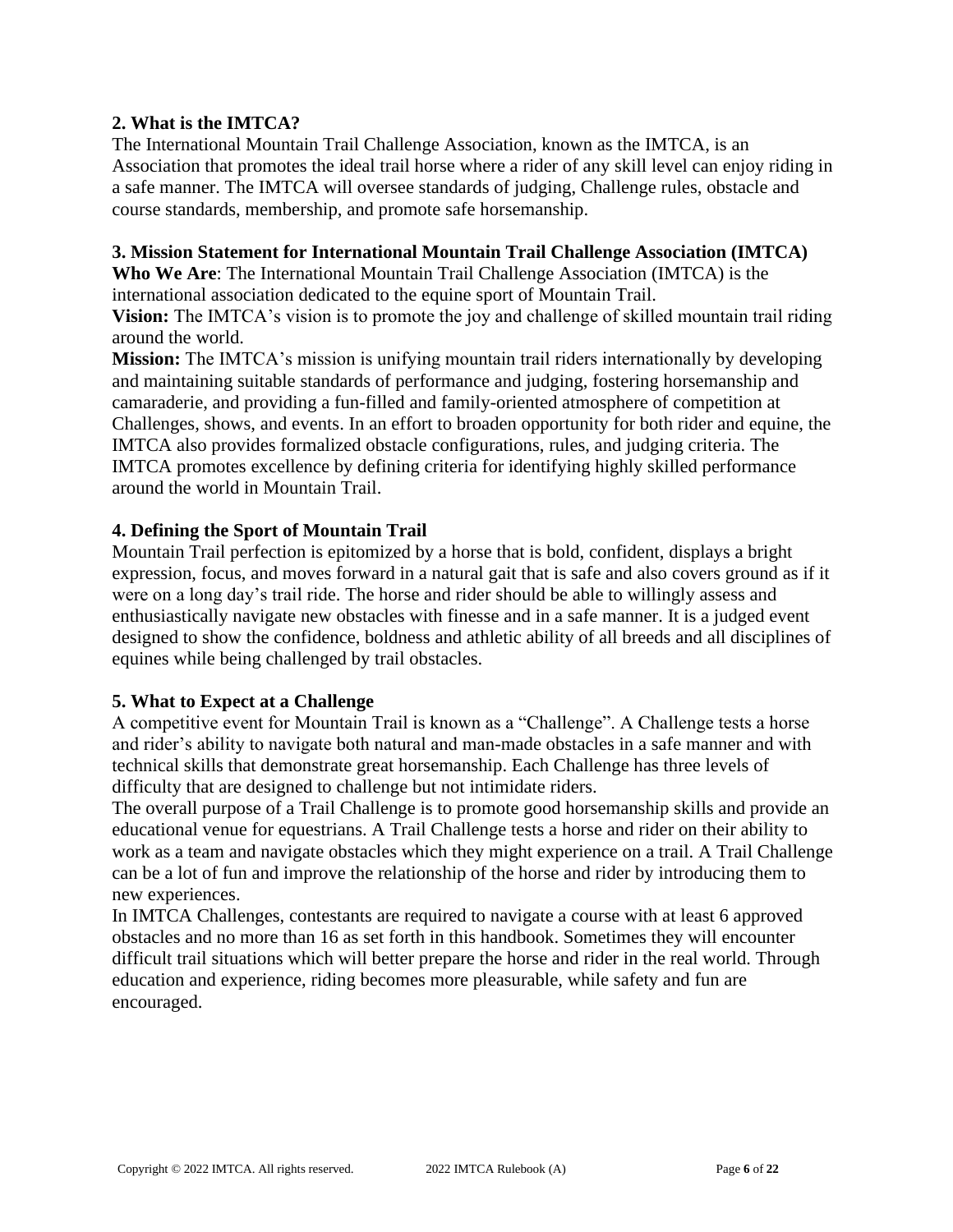# **6. IMTCA Membership and Eligibility**

To be eligible for Challenge Series or Year End awards, the person competing must be a current member in good standing of the IMTCA during the Challenges.

Challenge classes for IMTCA World Year End Awards will be designated by the IMTCA President and Vice President. All Sanctioned IMTCA Series will offer the classes designated. Challenge classes for additional IMTCA Awards may be designated by IMTCA Challenge Hosts.

# **6.1. Challenge Registration**

Each rider must complete an official Registration/Release Form. The Challenge Host will determine registration fees, sign up times, starting, and finishing times.

At Challenge check-in, after a competitor has completed the official Registration/Release Form and paid the appropriate fee or fees to compete, he or she will receive a competitor packet with name, tag/number, and any other pertinent information about the event.

# **6.2 Height Measurement**

Height measurement cards will be required for all horses that compete in a Size Division Challenge class. The official IMTCA measurement shall be witnessed and signed off by a certified judge at, or prior to, the first Challenge attended of the calendar year. The measurement card will be good for one calendar year.

Official IMTCA sanctioned measuring device will be used. The official measuring stick will be requested and supplied through Bolender Horse Park. One official IMTCA sanctioned measuring stick will be offered free to all certified facilities. Additional official measuring sticks may be purchased.

# **6.3. IMTCA Awards and Points**

All classes score sheets are to be posted at the end of the event.

|                    | For Challenge Series and Year End Awards, points will be given as follows:        |
|--------------------|-----------------------------------------------------------------------------------|
| Placing            | Points based on Number of Entries in the Class                                    |
| First place (1st)  | 5 points/5 or more entries                                                        |
|                    | 4 points/4 entries                                                                |
|                    | 3 points/3 entries                                                                |
|                    | 2 points/2 entries                                                                |
|                    | 1 point/1 entry                                                                   |
| Second place (2nd) | 4 points/5 or more entries                                                        |
|                    | 3 points/4 entries                                                                |
|                    | 2 points/ $3$ entries                                                             |
|                    | 1 point/2 entries                                                                 |
| Third place (3rd)  | 3 points/5 or more entries                                                        |
|                    | 2 points/4 entries                                                                |
|                    | 1 point/3 entries                                                                 |
| Fourth place (4th) | 2 points/5 or more entries                                                        |
|                    | 1 point/4 entries                                                                 |
| Fifth place (5th)  | 1 point/5 or more entries                                                         |
|                    | The Challenge Host may offer additional placings though no points will be earned. |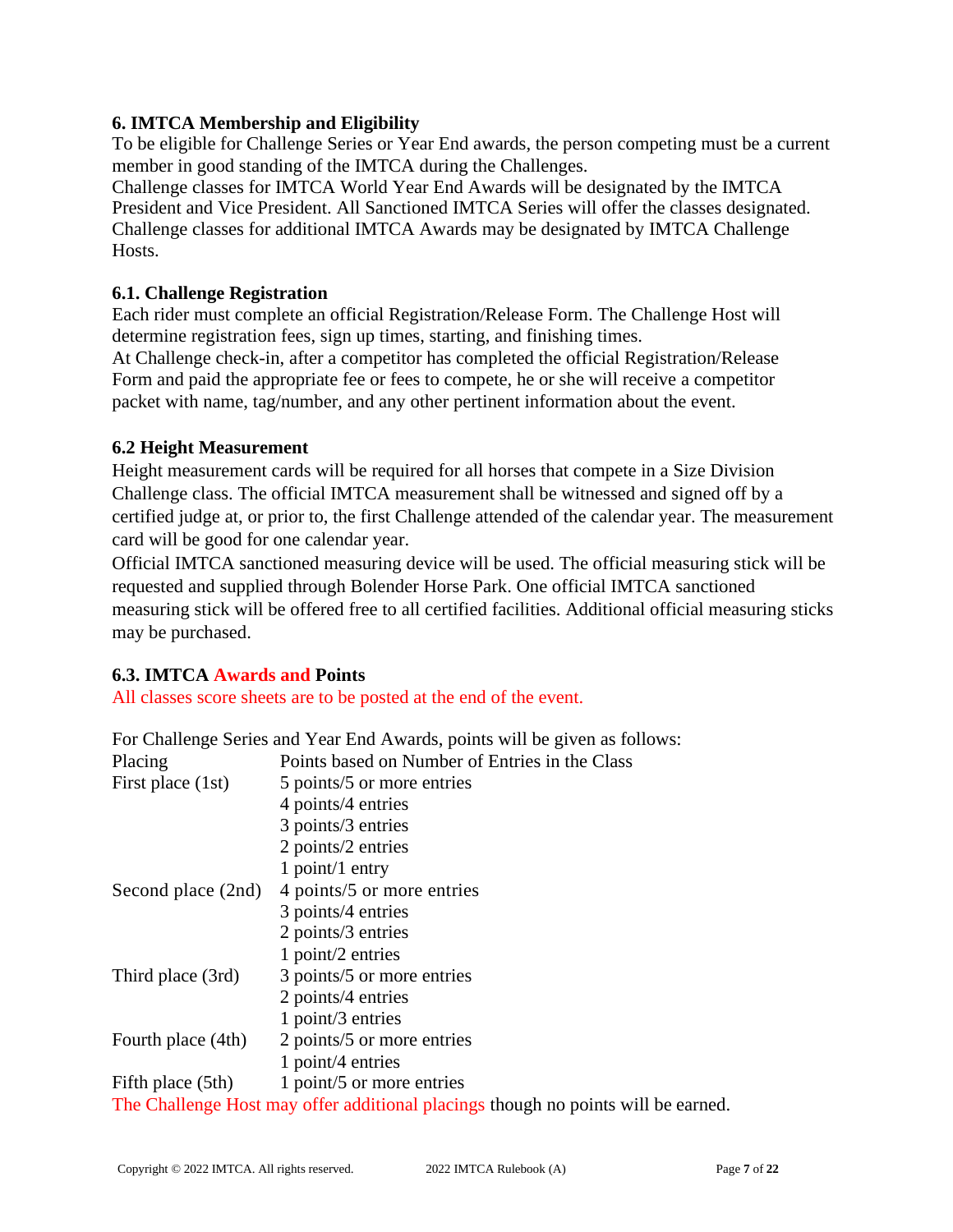# **7. Definitions, Involvement, and Participation**

The following Definitions, Levels, and Divisions are recognized by the International Mountain Trail Challenge Association:

**Partnership** is a handler/rider/horse team. A handler/rider may compete with different horses in different levels. Example, a handler/rider may have a new partnership eligible for Level 1, and a finished partnership at Level 3.

**Trainers** train horses and/or riders for remuneration, either monetary or in kind. Trainers shall compete only in Open Classes.

# **Age determination:**

A rider/handlers age for the calendar year is based on their age on January first.

A horses age for the calendar year is determined using the standard January 1st age progression. Example: A horse born in April is considered 1-year old on January first.

# **7.1. Levels (Partnership)**

Each handler/rider/horse partnership may compete in two levels at a Challenge. Examples: Novice and Level 1. Levels 1 and 2. Levels 2 and 3. Partnerships must compete in the same two levels when competing in-hand and riding.

Level 1 –This is considered a new Partnership. Obstacles should be easy to explain to the team: basic maneuvers or techniques are needed to complete the obstacle. The course will be at a flatfooted walk.

**Level 2** –This is considered an established Partnership. The rider and horse are familiar with one another, exhibit trust when negotiating obstacles and are conditioned to ride a longer Course. May include some intermediate gait of jog, trot, running walk, or gaiting; 180, 270 or 360 degrees on certain obstacles.

Level 3-This is considered an advanced Partnership where horse and rider have established trust, can negotiate difficult obstacles and are conditioned to travel a longer Course. May include intermediate gait, and canter or lope; 180, 270 or 360 degrees on certain obstacles.

# **7.2. Divisions (Handler/Rider)**

Lead Line: This is defined as anybody requiring a lead line from an adult by their side (e.g., a child or equestrian with disabilities). The rider shall be a minimum of 6-years old. A Lead Line Rider may not compete in classes without a Leader. The Leader shall be a minimum of 18-years old. Helmets are required for all riders competing in Lead Line.

Youth Division: This is defined as participants under 18 years old based on age as of January 1st; minimum age to compete will be 6 years old. Youth classes may be separated into multiple age groups. Example:  $6 - 13$  and  $14 - 17$ . Helmets are required, all youth must wear helmets, in hand and riding, at IMTCA sanctioned events. A youth may compete with any size horse. **Novice:** This is defined as a handler/rider participant that has not competed in any trail obstacle, organized trail, or cowboy race competitions for a minimum of 10-years. Novice participants may only compete in Novice and Level 1. A handler/rider may compete as a Novice for one calendar year, (January through December).

Adult Division: This is defined as participants 18 and older based on age as of January 1<sup>st</sup>. **Open Division**: This is defined as all handler/riders. Open may compete with any size horse. Novice may not show in Open Division.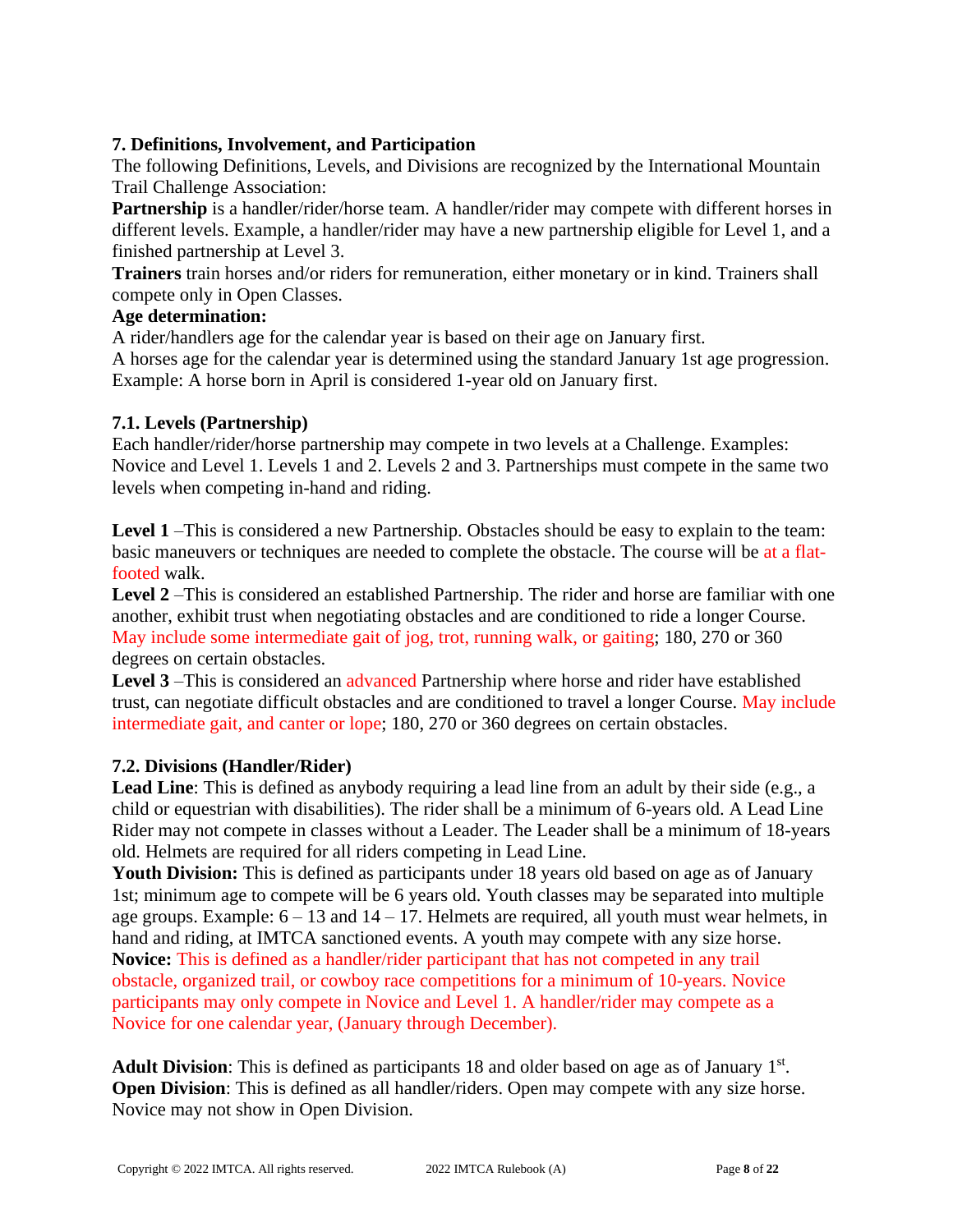#### **Size Division:**

**Mini**: This is defined as a horse 11-hands (44-inches) **and under**. **Pony**: This is defined as a horse **over** 11-hands (44-inches) **up to** 14.2 hands (58-inches). **Horse:** This is defined as a horse **over** 14.2 hands (58-inches).

# **7.3. Participation Segments**:

**In-Hand**: This is defined as a class where the handler leads the horse from the ground. **Junior Horse:** This is defined as a horse 5 years and under as determined using the standard January 1st age progression. This is an Open Class.

The minimum age of a horse to compete in hand is 6-months, and under saddle is 2 years, or Affiliate's Country standard, as determined using the standard January 1st age progression. (A horse born in April is considered 1-year old on January first).

**Senior Horse**: This is defined as a horse 6 years and older as determined using the standard January 1st age progression. This is an Open Class.

There is no maximum age for a horse competing either in hand or under saddle.

| <b>Division</b>                 | 7.4. Matrix of Levels, Divisions, and Participation:<br><b>In-Hand</b>             | <b>Riding</b> |
|---------------------------------|------------------------------------------------------------------------------------|---------------|
| <b>Lead Line Division:</b>      |                                                                                    | X             |
| May compete with any size horse |                                                                                    |               |
| <b>Novice Division:</b>         | X                                                                                  | X             |
| May compete with any size horse |                                                                                    |               |
|                                 | Adult Division (18 and over): May compete with any size horse                      |               |
| Level 1                         | X                                                                                  | X             |
| Level 2                         | X                                                                                  | X             |
| Level 3                         | X                                                                                  | X             |
|                                 | <b>Youth Division (6-17):</b> May compete with any size horse                      |               |
| Level 1                         | X                                                                                  | X             |
| Level 2                         | X                                                                                  | X             |
| Level 3                         | X                                                                                  | X             |
|                                 | <b>Open Division:</b> May compete with any size horse                              |               |
| Level 1                         | X                                                                                  | X             |
| Level 2                         | X                                                                                  | X             |
| Level 3                         | X                                                                                  | X             |
| Mini                            | <b>Size Division:</b> May be offered in any Division at Challenge Host discretion. |               |

|             |  |  |  | <b>Size Division:</b> May be offered in any Division at Challenge Host discretion. |
|-------------|--|--|--|------------------------------------------------------------------------------------|
| <b>Mini</b> |  |  |  |                                                                                    |
|             |  |  |  |                                                                                    |

| Level 1 |  |
|---------|--|
| Level 2 |  |
| Level 3 |  |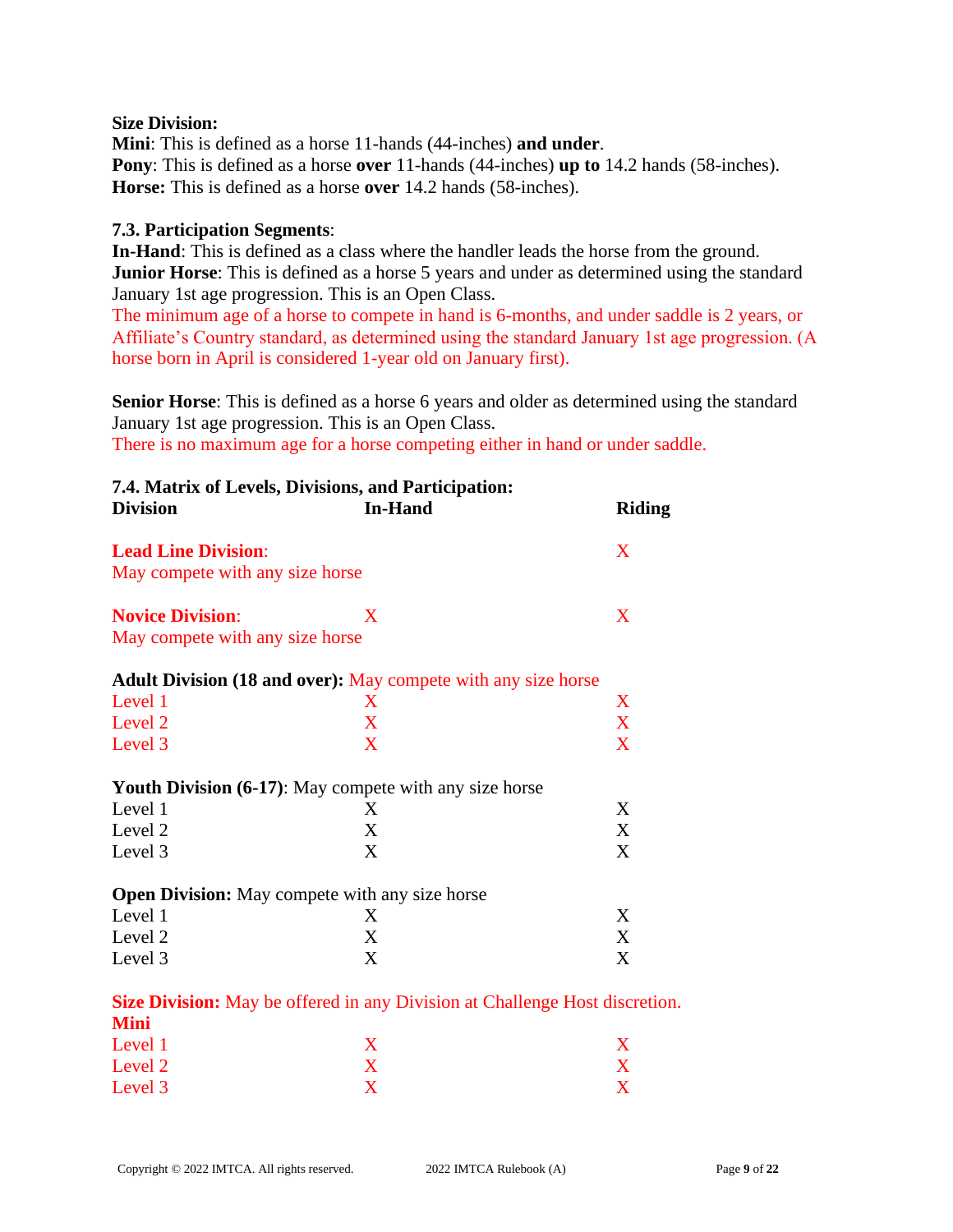| <b>Pony</b>  |   |   |
|--------------|---|---|
| Level 1      | X | X |
| Level 2      | X | X |
| Level 3      | X | X |
| <b>Horse</b> |   |   |
| Level 1      | X | X |
| Level 2      | X | X |
| Level 3      | X | X |

Additional classes maybe offered at the discretion of the IMTCA Challenge Host management. Equipment rules, required riding boots, and helmets for youth still apply. Timed and Judged Rider with Dog. Team Class, two or more riders per team. Gamblers Choice. Ride one-Lead one, this is a Level 1 or Level 2 class only. There will be no at Liberty Classes offered at IMTCA Sanctioned Shows.

# **8. Equestrians with Disabilities**

Allowances for riders with permanent physical or mental disabilities are permissible at the discretion of the Senior Judge and show management. A rider with a temporary or permanent disability should advise the Senior Judge and show management prior to the riders meeting. A pattern reader may be allowed with prior show management approval for equestrians with disabilities at all IMTCA sanctioned events including Regionals and Nationals. There will be no deduction of points for an approved equestrian with disabilities pattern reader. This rule does not apply to person(s) with a temporary cast, etc. which is not considered a

disability and will be up to the property owner, senior judge and/or Trail Challenge management as to whether this person can compete. Final say will be based on the Trail Challenge Management and Senior Judge, and that decision will be final without recourse of any nature.

# **9. Judging a Trail Challenge**

# **9.1. Overview**

IMTCA has participants from around the globe and representing a broad range of disciplines and breeds. From the casual recreational rider to the highest level of world competitors. This results in some Rulebook differences between other disciplines and specific breeds. We have made a great effort to create a balance to encourage participation from all. To ensure fairness for all, the IMTCA Rulebook is unique as it incorporates aspects of many other disciplines and associations yet has its own requirements while competing in IMTCA sanctioned events. IMTCA Competitions are Judged using the IMTCA Rulebook.

Each obstacle is judged on how the partnership between horse and handler/rider works together. The partnership should demonstrate the ability to pick its way through the obstacle course when obstacles warrant it. The horse should willingly respond to the rider's cues on more difficult obstacles. It is important the horse exhibits good manners, calmness and patience, while responding to the rider. Horses should be relaxed and not display resistance, be attentive, and not spook, shy or spin. The horse should not stumble, tick or clip an obstacle and demonstrate quality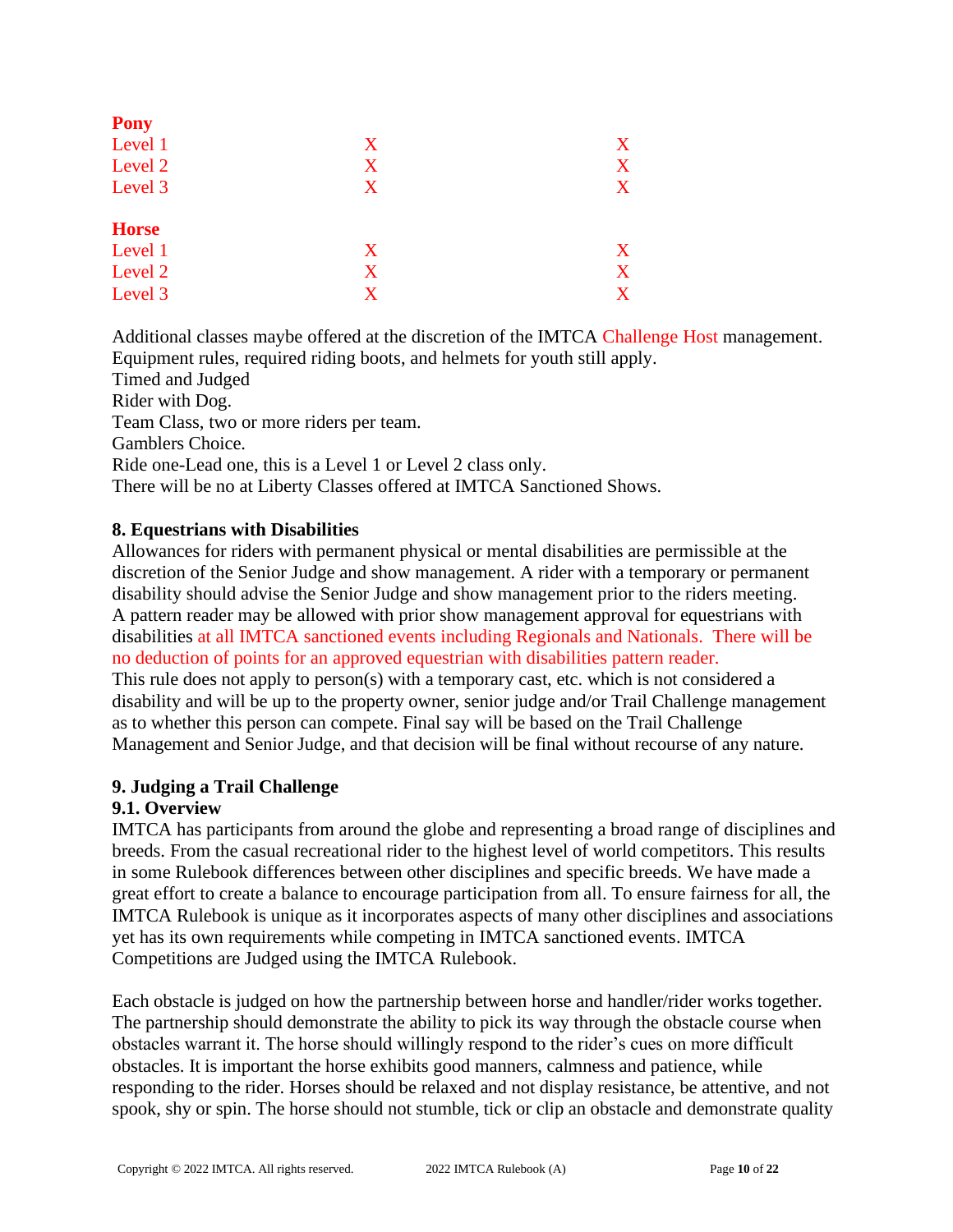of movement. Credit will be given to partnerships negotiating the obstacle with both style and appropriate rate of progress, providing correctness is not sacrificed. Merits are secondary to safety. It is recognized that each breed may have a different head set, speed of forward motion or gait. However, all competitors must move in a safe manner with a willing attitude.

A riders meeting must be held before each Trail Challenge starts (1) to introduce the judge or judges, (2) to give a description of the course, (3) to describe how the Course will be judged, and (4) to answer any questions riders might have before beginning the course. It is recommended all participants attend the riders meeting.

# **9.2 Judges**

IMTCA sanctioned events require the use of a judge certified by the IMTCA under the Trail Challenge Judges Program. Judges must be a knowledgeable horseman or horsewoman, and will be certified annually prior to judging an event. A judge must have the ability to evaluate horsemanship skills in controlling and maintaining the horse. Additionally, the judge should be familiar with the natural movement of different breeds of equines as well as various riding disciplines. Holding any special judging card from any other organization is not required.

Judges shall dress professionally. Wear a blazer or vest and a clean, nice hat or visor. Shirts, blouses, jeans, and slacks are pressed; boots must be polished. Visors are not acceptable for Regionals or Nationals. Baseball-style caps are not acceptable.

The number of judges needed will depend on the course layout and the number of obstacles. Depending on the course, between one to four judges may be needed. Most courses tend to dictate the need for more than one judge due to time constraints and topography. The designation of a senior judge will apply to the appropriate judge if there is more than one judge.

# **9.3 Judging Rules**

# **9.3.1. Attire and Tack**

Tack and attire will be presentable, clean, and free from torn or frayed items. Tack and attire with decorations is allowed if it does not interfere with safe function. Tack and attire with decorations will be neither penalized nor be promoted. Shorts are not allowed. Tank tops are not allowed at Regional and National events. Riding boots with a closed toe and heel are required at all times when handling or riding. Splint boots are recommended and allowed. Youth and Lead Line must wear helmets, in hand and riding, at IMTCA sanctioned events.

# **9.3.2 Equipment**

Halters and lead ropes will be rope, leather, or synthetic. Rope halters may be knotted. Lead chains, and correction halters with chain, metal over the noseband or poll, or that are capable of compression are not allowed.

Lead ropes shall be sufficient length to safely maneuver through the obstacles, 12' to 14' is recommended.

Whips or crops of any style are not allowed In-hand or bridleless.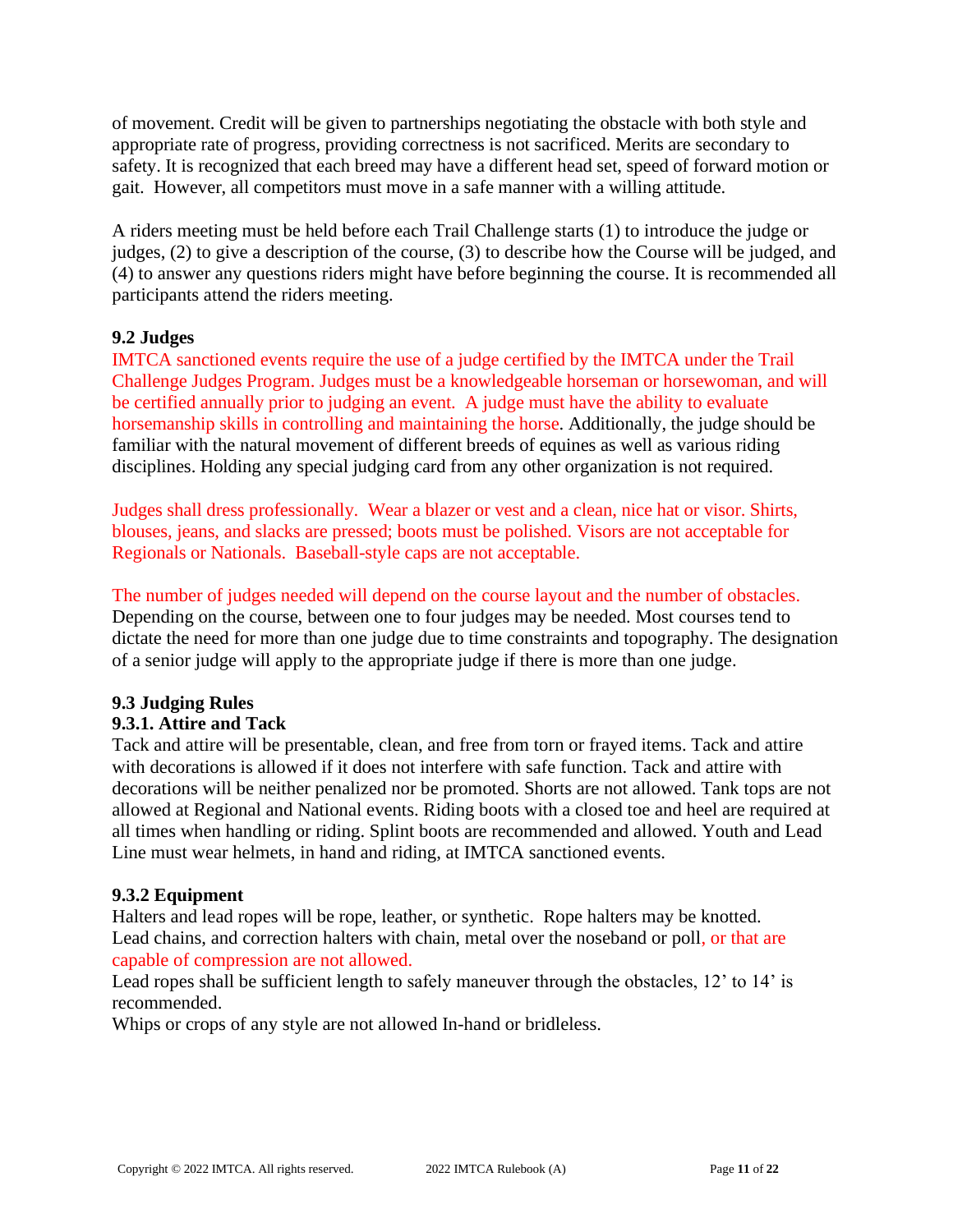Halters, cavessons, bosals, bosalitas, or nosebands are allowed to be worn under a bridle. Equipment must allow for two fingers to fit between the equipment and the nasal plate. Reference [http://dressage-news.com/2017/10/17/denmark-to-impose-limit-on-noseband](http://dressage-news.com/2017/10/17/denmark-to-impose-limit-on-noseband-looseness-in-competition/)[looseness-in-competition/](http://dressage-news.com/2017/10/17/denmark-to-impose-limit-on-noseband-looseness-in-competition/)

Fly masks, ear protectors, nose nets are acceptable. Equipment tightness rules apply.

Weighted reins, rein chains, or slobber straps are allowed on any style headstall/bit.

A horse may be ridden bridleless with no penalty (Only for Open Classes Level 2 or Level 3) When riding bridleless, the neck strap may be natural or synthetic material. Chain, prong, or spike neck straps are not allowed.

A horse may be ridden bitless with no penalty.

Bitless headstalls that apply compressive pressure and mechanical hackamores are not allowed. When a curb strap is used, it may be natural, synthetic, or smooth flat chain. Curb straps will be adjusted to allow a minimum of two fingers flat between the chin and the strap.

When a back cinch is used, a gap of no more than a hand laid flat between the horse and cinch is allowed.

When an obstacle includes a hoof check, a hoof pick is part of the required equipment. The hoof pick shall be taken out and shown to the judge.

Standing, German, and running martingales are not allowed.

Draw reins are not allowed.

Tie-downs are not allowed.

War Bridles are not allowed.

# **9.3.3 Special Item Rules**

No rider will be allowed to ride double or bareback at any time.

No horse may be shown twice in the same class.

Use of treats while on course is not allowed.

A youth cannot exhibit a stallion in any class.

Stallions may only be exhibited by an adult.

# **Pattern Reader**

A Pattern reader is allowed for any age rider/handler for Novice and Level 1, and rider/handlers 70-years old and over in all Levels. The pattern reader, supplied by the rider/handler, may be used to call the next obstacle. The pattern reader may only say what the next obstacle is, they are not allowed to give detailed instructions for the obstacle. The pattern reader may not walk next to the participant, if the course is large, they may change locations if needed. It is optional to use an electronic device similar to hand held radios with ear piece for the participant. If an electronic device is used, a designated Challenge Official shall accompany the pattern reader as the method to ensure detailed instructions are not given. If a pattern reader is used, there will be a 1-point penalty deducted for Horsemanship. Pattern readers are not allowed at Regional or National events. Equestrians with Disabilities will receive no deductions and are allowed pattern readers at Regional and National events per section 8.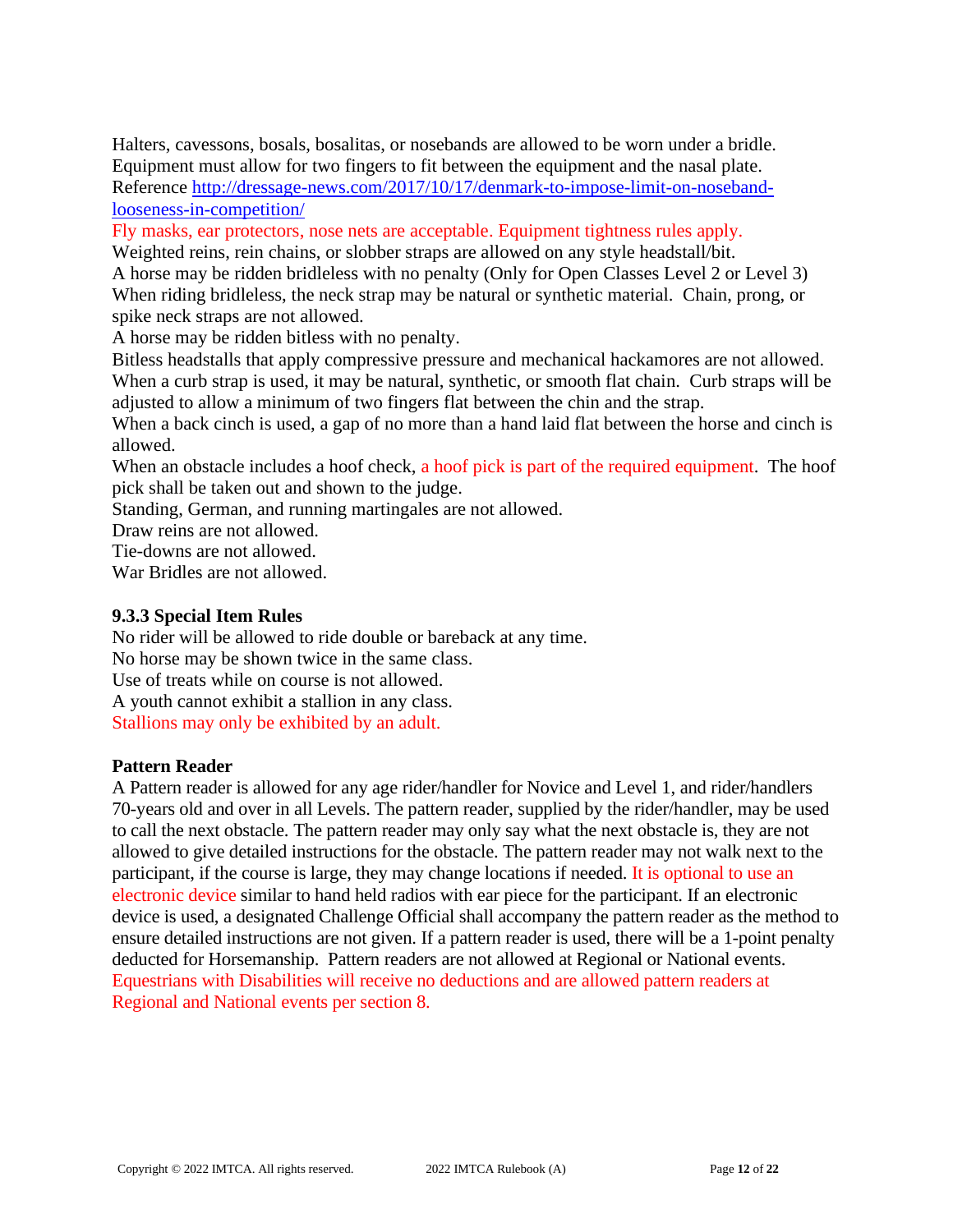# **9.4 Judging Rules and Scoring**

# **9.4.1. Objectives**

The epitome of perfection in Mountain Trail competition is having the horse display a bright expression and focus. It's satisfying to the rider and to the judges to watch a horse pick its way through a tough rock obstacle with boldness and confidence. Recognizing this is essential to accurate and fair judging.

Overall Appearance: vigorous and fun with boldness and confidence – it's a pleasure to watch, a crowd pleaser and a sure winner.

# **9.4.2 Scoring**

# **General Scope of Scoring**

Scoring is based on the partnership's ability to navigate the course. Each partnership starts with a 70 and earns points throughout the course. Each judge may award up to 5 points for horsemanship. All scored classes score sheets are to be posted at the end of the event.

Leading while competing In-hand or Riding: The horse is to be willing, not lagging or crowding. Horse must be led by a lead rope, or get down rope tied either around the horses' neck or attached to a bosal. Horses may not be led using bridle reins.

When leading, the center may vary based on it the equine is sent over and obstacle, or if the handler leads in front of, or next to, the equine. The obstacle is still split in thirds to visualize center.

--An equine sent over the obstacle should be centered.

--An equine following the handler over the obstacle should be centered.

--If the handler is side by side on the obstacle with the equine, center is between them.

The handler may either send or lead the horse through the obstacle unless specified on the course pattern.

The handler may be on either side or in front of the horse. Changing sides during the pattern is acceptable with no break of gait. Stopping to change sides will be penalized as a break of gait.

There will be no penalty if the handler steps out of or off an obstacle while in-hand.

There will be no penalty for a hesitation on entry to acknowledge the obstacle, not to exceed 3 seconds.

Hoof Check: The horse is to stand quietly during a hoof check. The horse may be held by the rider/handler, hobbled, or ground tied at the rider/handler's discretion.

Water crossing: The horse should move forward through the water willingly in a continual forward movement.

Step over: Stepover without striking the obstacle. Horses are not penalized for hopping over taller obstacles if done in a controlled calm manner.

Bridge: The horse should step up, walk across, and step off quietly.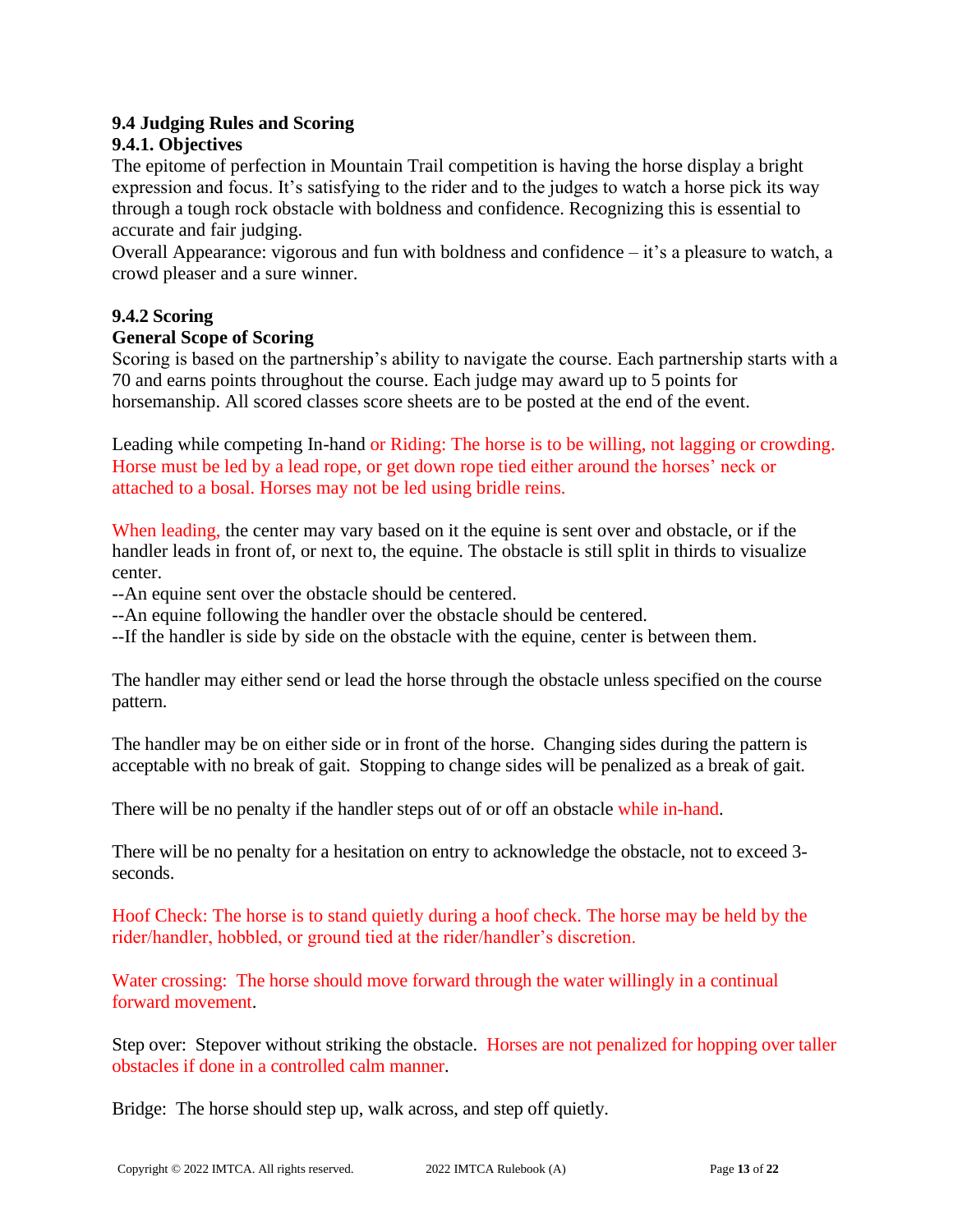Drag: Rider may hold the rope or dally once. There is to be no tying hard and fast. At no time should the horse or rider be tangled in the rope. The horse should stand quietly during preparation and pull or drag in a controlled calm manner.

The judge has the right to ask the handler/rider to by-pass an obstacle if the judge feels it will be unsafe. Control of the horse must be maintained throughout the event.

Mounting and Dismounting: A mounting block will be provided and may be used with no penalty. Rider must always check cinch before mounting; stirrup does not need to be laid over the saddle. Horse is to stand quietly and not move when mounted and dismounted. A smooth mount and dismount does not unbalance the horse. Reins shall be held at all times. While mounting and dismounting, the rider may hold saddle in a manner that results in a smooth balanced movement. Holding the cantle is allowed.

Reruns are at the Judge's discretion and are not required.

Reruns may be allowed in instances of equipment failure. When equipment failure causes a delay or a run to be discontinued, the judge may disqualify the entry.

A handler/rider cannot receive a greater deduction than -9 for any given obstacle when the handler/rider attempts the obstacle.

A horse that receives a -9 for any obstacle for a complete refusal may NOT place higher than a horse with a score for each obstacle.

Off course: Missed or added obstacle will receive a deduction of -18 for each obstacle missed or added:

A missed obstacle will receive the deduction for each occurrence.

Added obstacles will receive the deduction for each occurrence from the total score.

Entering the obstacle from the wrong direction. Entry -2, possible to get partial body, exit -2 if not correct direction. Maximum -9 as the obstacle was attempted

Tie Breaker: The senior judge will designate an obstacle as the "tie breaker obstacle". A second and third "tie breaker obstacle" will be chosen and used only if the first tie breaker obstacle does not break the participants' tied score. These will be designated before the competition commences. The participants will not know which obstacles are designated tie breakers.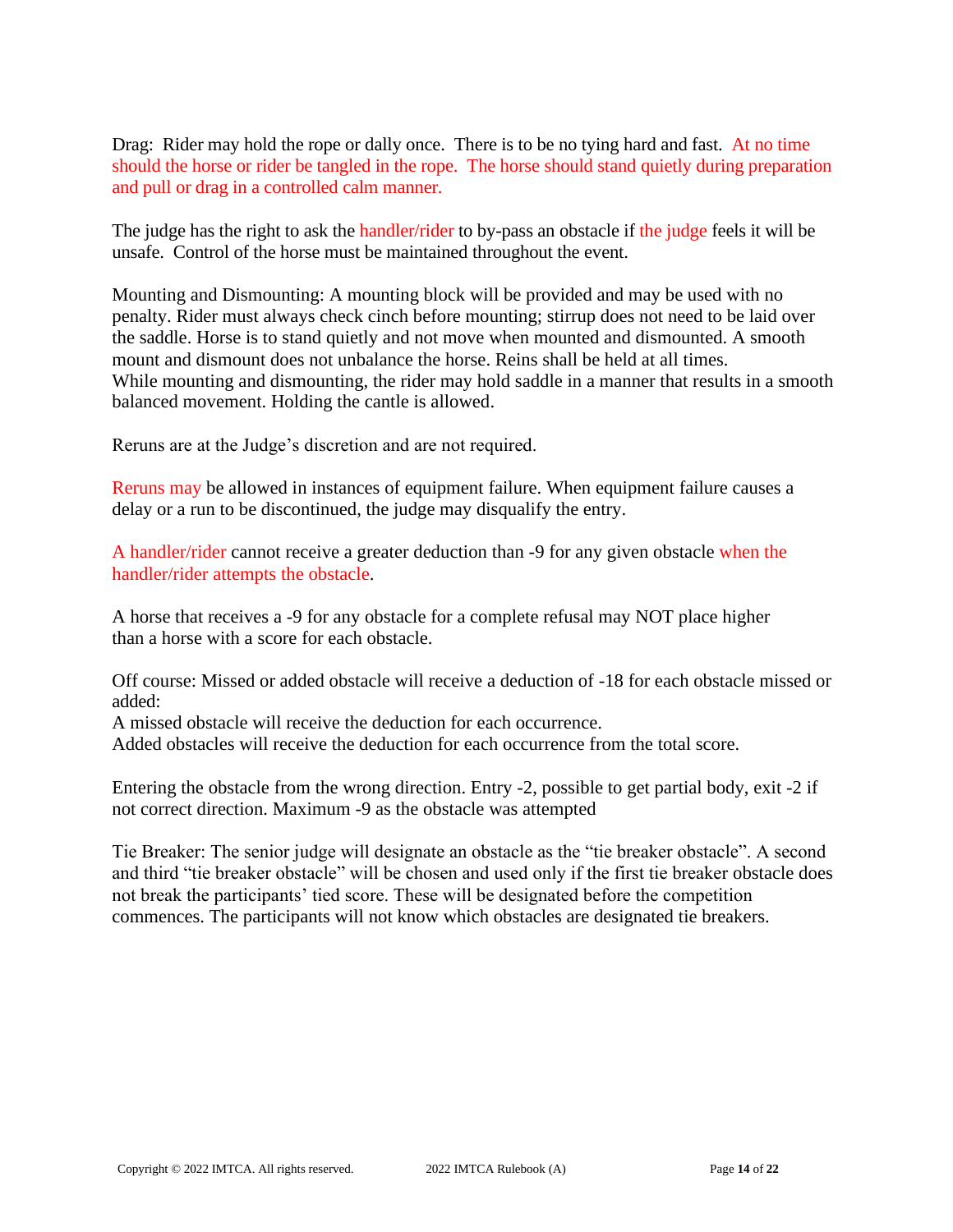# **9.5. Points for Each Obstacle**

We start with a score of 70 points and add or take away. The point system we developed allows the spectators and competitors to understand how the judging takes place. It's also great fun for everyone to score along and see how the competitors are doing as they go. The same criteria are applied to each obstacle whether a bridge, gate, trench, water, logs, rocks etc. The judges will make assessments for the following basic standard maneuvers: each obstacle has a value of 9. This gives a foundation for scoring and or a deduction if an obstacle is not attempted or faults.

**Entry** into the obstacle is worth 2 points. If correct a 0 is given.

**Navigating** through the obstacle is worth 5 points. If correct a 0 is given.

**Exit** from the obstacle is worth 2 points. If correct a 0 is given.

**Wow** If the horse and rider navigated the obstacle such that a judge's only words were "Wow" then up to an extra 3 points can be added  $+1$  point for entry,  $+1$  point for body,  $+1$  point for exit.

Half-points are recommended when needed to differentiate between riders for placing. You can't plus an obstacle more than 3 and you can't have more than 9 deducted when the obstacle was attempted.

If a horse steps out or off an obstacle resulting in -5 body, it's acceptable for the team to reenter the obstacle and achieve the exit points. They cannot regain the body points.

# **Entry**

Two points are given (which  $= 0$ ) if the horse enters the obstacle straight, acknowledges the obstacle and maintains forward motion in an alert and willing manner. A horse has up to 3 seconds to examine the obstacle before entry with no penalty. After 3 seconds it will be counted as a refusal and lack of forward motion.

Wow Plus  $1/2$  to 1 point: A horse walks up to the obstacle straight is attentive and acknowledges an obstacle in a bold, confident, willing manner, and enters the obstacle without breaking gait. **Navigating**

Five points are given (which  $= 0$ ) if the horse picks its way through in a willing, confident, bold and safe manner without stumbles, clicks, or breaks in gate.

Wow Plus 1/2 to 1: The horse navigates the obstacle in a safe, confident, bold, and willing manner which is a pleasure to watch.

# **Exit**

Two points are given (which  $= 0$ ) if the horse exits at the same speed that it entered and is straight and on course.

Wow Plus  $1/2$  to 1: The horse is attentive and acknowledges the exit, walking out in a collected manner.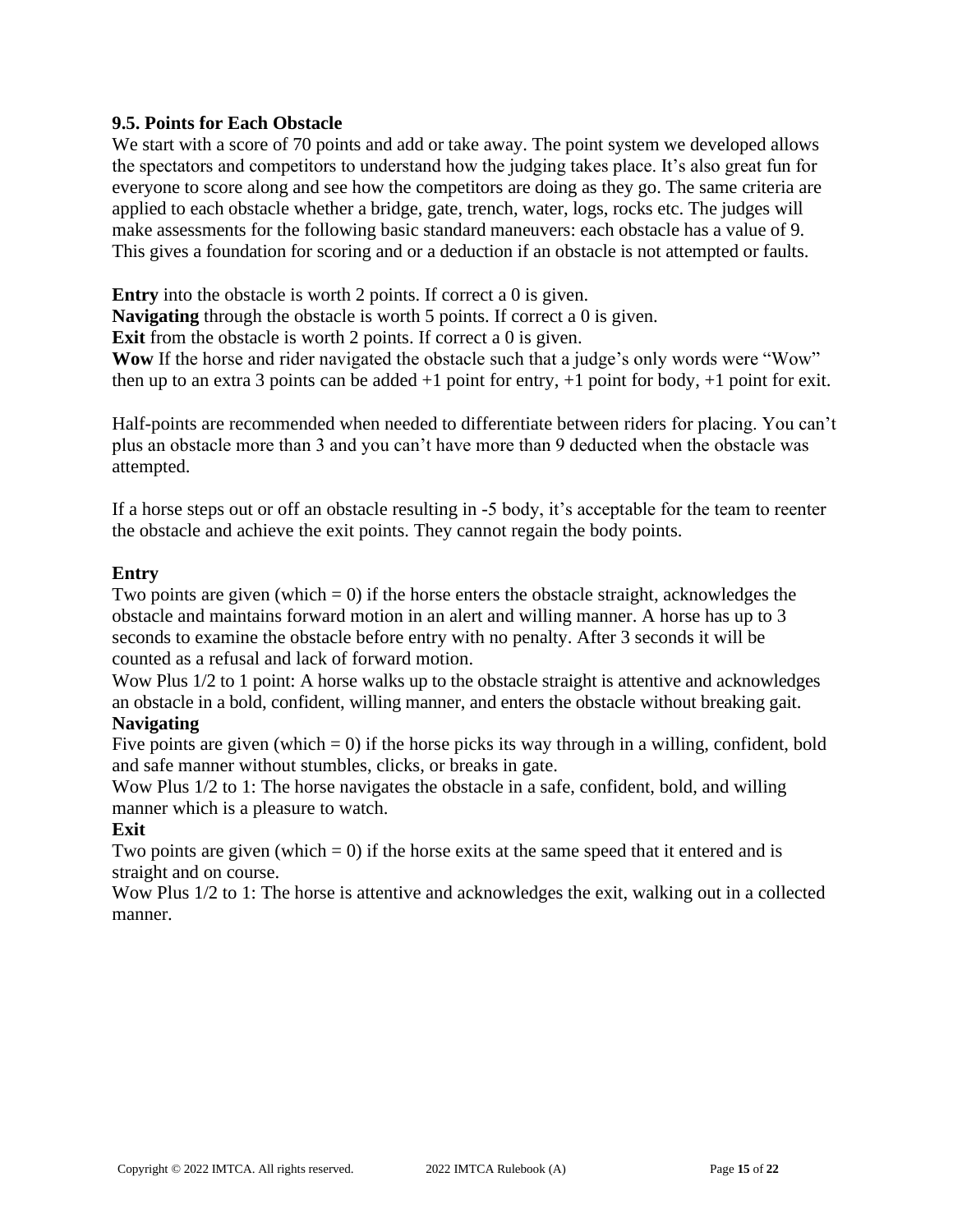# **9.6. Deductions**

All deductions apply to each obstacle.

# **Entry Deductions**

# **-1/2 to -1 Point:**

Tick. Slight change of pace. Slightly off center. Horse crooked, not straight with two or three feet.

# **-1 point:**

Horse crooked, does not enter an obstacle straight, all four feet.

Is not willing and/or breaks forward motion with a pause longer than 3 seconds. ("stop" is a break of forward motion longer than 3 seconds on entry only.)

Does not enter the obstacle centered.

Hops in or out (a hop is two front feet walk in or out and then lightly jumps out, a hop will not result in a deduction if due to the horse's size in relation to the obstacle).

Each refusal up to two attempts.

# **-1 1/2 points**:

Slight stumble.

# **-2 points:**

Jumps into an obstacle.

Refuses twice (the horse backs up and/or sidesteps away twice) and/or will not enter obstacle.

After three refusals the horse and rider must move on; this will result in a -9 for the obstacle. A horse receiving a -9 for refusal cannot place above any horse that receives a score for each obstacle or a horse that went off course. This will be noted with the score circled on the scoresheet designating it was a refusal.

# **Navigating Deductions**

# **- 1/2 point:**

For each tick of an obstacle.

# **-1 point**:

Break of gait for drinking during a water obstacle if they stop.

Each delayed stride or gait when asked during transition.

One foot off or out of the obstacle but does not touch ground.

# **-1 to 1 1/2 points:**

Horse and rider lose forward motion.

Horse steps on or moves an obstacle.

Incorrect or break of gait less than 2-strides

Skipping space or failing to step into required space.

Moving one step during mount/dismount, during hoof check, ground tie, or hobble (except shifting to balance).

Deviates from center of obstacle or course pattern.

# **-2 to 2 1/2 points:**

Horse stumbles.

Rushing.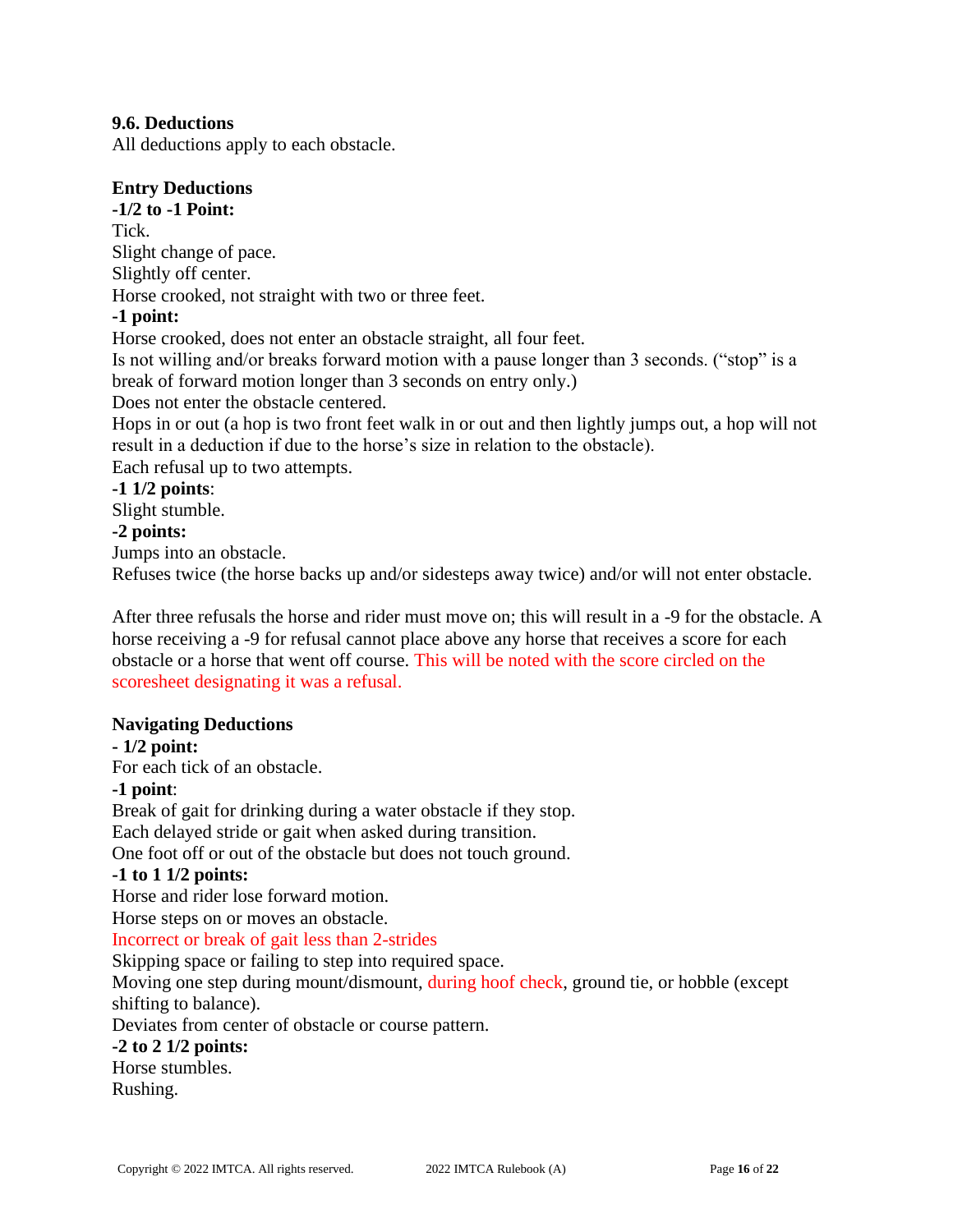#### Incorrect or break of gait for 2-strides or more.

In-hand stopping to change sides.

Knocking down an obstacle.

Steps off or out of obstacle with one foot, and touches the ground, once the foot had entered obstacle.

Missing one element of obstacle on line of travel with one foot.

Moving two or three steps on mount/dismount, during hoof check, ground tie, or hobble.

#### **-3 points:**

Horse is not listening to the rider.

#### **-4 points:**

Reactive/scared horse during obstacle.

# **-5 points:**

Steps out of the obstacle with two or more feet, or falls off.

Stepping outside the confines of obstacle, jumping off or out of obstacle with more than one foot, once the foot has entered obstacle.

Dropping slicker or object.

Cumulative refusal, balk or evade.

Letting go of gate.

Four or more steps on dismount, during hoof check, ground-tie or hobble.

Horse rears up and or bucking.

Never achieves the gait specified.

Two feet in and back up out of the obstacle because you've already "entered" the obstacle.

Level 3 Open Class only: If leads and/or lead change is specified on the pattern, flying lead change is required.

**-3 points**: Incorrect lead.

**-2 points**: Simple lead change of two strides or less.

**-3 points**: Simple lead change three strides or more.

**Level 3 all other classes**: If leads and/or lead change is specified on the pattern, simple lead change is allowed.

**-3 points**: Incorrect lead.

**-2 points**: If more than two strides during simple change.

# **Exit Deductions**

**-1/2 to -1 Point:** Tick. Slight change of pace. Slightly off center. Horse crooked, not straight with two or three feet. **-1 to -1 1/2 points**: Hurries or rushes. Horse crooked, does not exit an obstacle straight, all four feet. Not centered.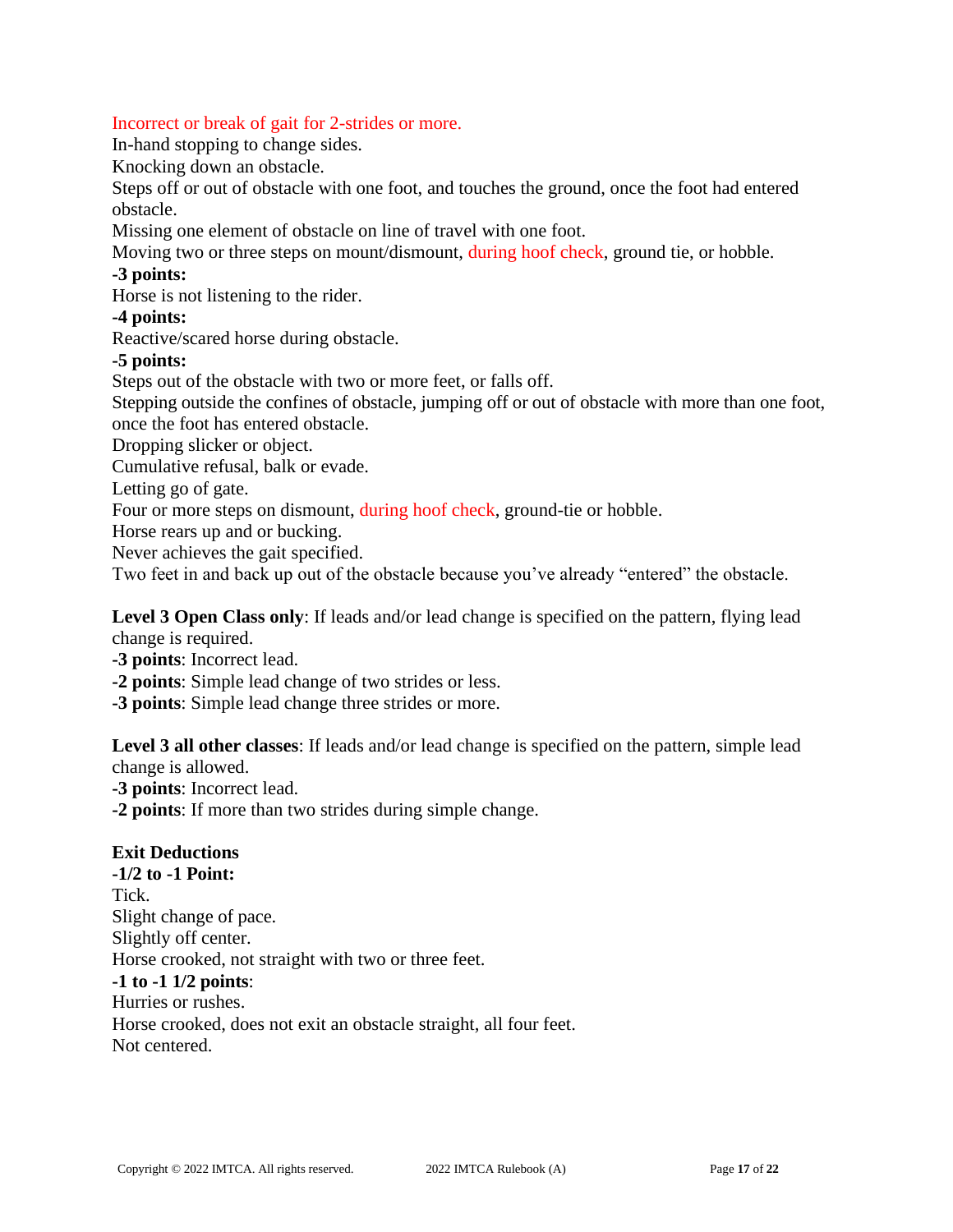#### **-2 points**:

Jump out during exit. Not safe. Not in designated exit area.

# **9.7 Horsemanship**

The judges may explain what behavior they will find inappropriate during the riders meeting. If one shows good horsemanship, the competitor will receive 5 points which will be added to the score. If there are multiple judges, a maximum of 5 horsemanship points will be given or deducted per class. When multiple judges, deductions will be combined with a maximum of 5 points taken. It must be recognized that horsemanship scoring may be somewhat subjective but proper use of equipment is not. Competitors are encouraged to know the rules for use of equipment.

# **Horsemanship will be on overall presentation, including, but not limited to**:

Neat and clean, proper working equipment.

Correct use of hands.

Appropriate behavior between obstacles.

Appropriate behavior while waiting at a hold.

Only using allowed equipment.

Talking only in an appropriate manner to a judge, scribe, or ring steward.

Proper attire and foot wear, which is clean and neat for a trail ride.

A rider may sit, stand, two-point, or post at the trot no matter what discipline, with no penalty. Reins may be held with one hand or two hands.

Hands may be changed, and reins may be adjusted in a smooth manner as needed to maneuver through the obstacle.

Reins may cross over and/or be bridged.

Uphill and downhill: Rider should be positioned appropriately to maintain the center of balance. Rider and horse are to negotiate hills in a safe manner. Rider may use a hand to support themself using the mane or saddle.

# **9.7.1. Horsemanship Deductions**

Horsemanship deductions may be in addition to obstacle deductions. The number of points deducted will be based on the severity of the fault versus the actual fault. Horsemanship point deductions between 1 and 5 points may be taken for the following actions including, but not limited to:

Use of hand to instill fear or excessive praise.

Using excessive hand action to jerk on the bit.

Excessive use of spurs.

Excessive use of a riding crop.

Hitting or striking the horse.

Over correction of the horse.

Dirty tack.

Excessive dirt on the horse.

Equipment failure.

Not having required equipment for an obstacle, example, hoof pick for hoof check. Entering or exiting obstacle from incorrect side or direction.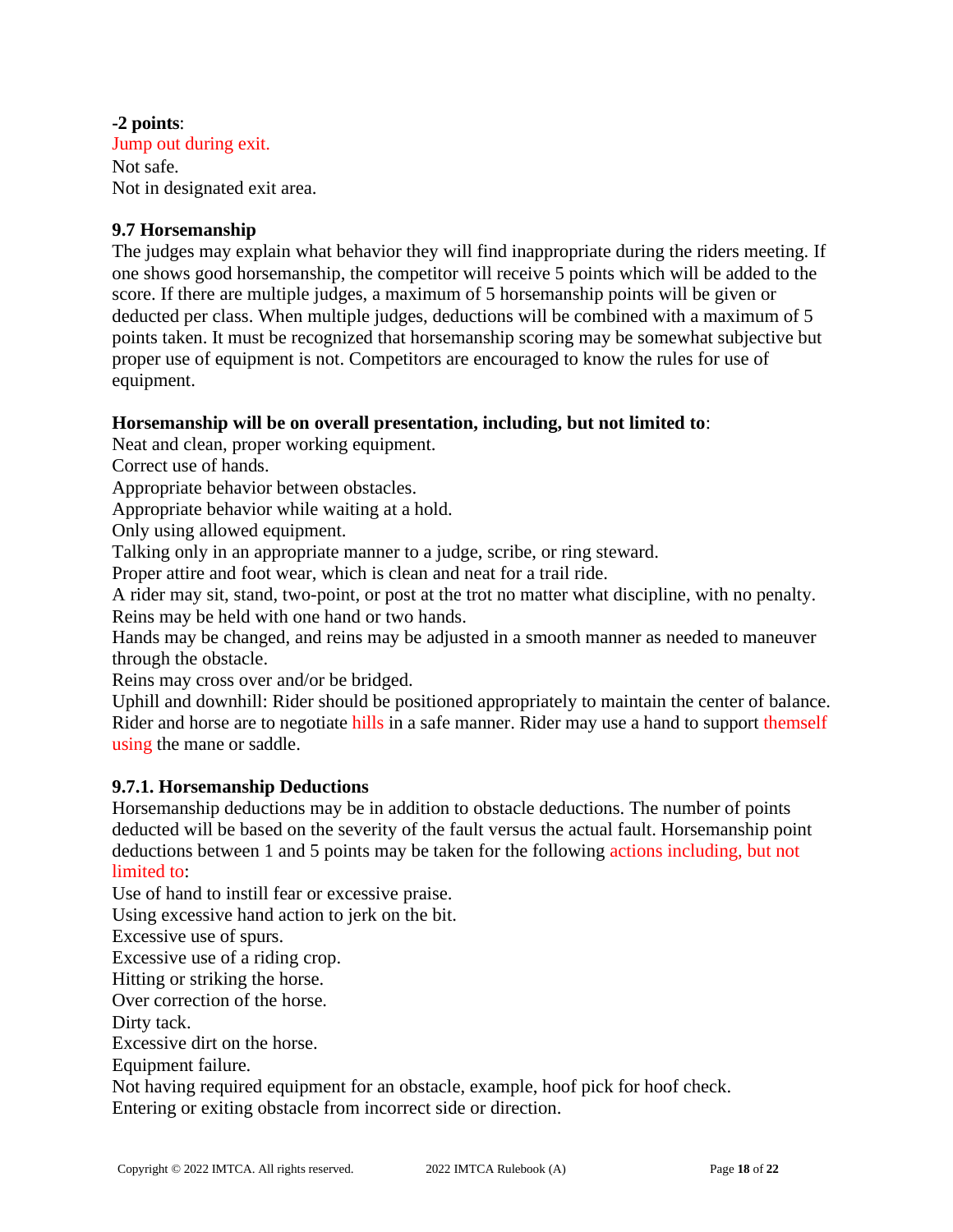Working obstacle from the incorrect direction. Riding outside boundary marker of arena or Course. Incorrectly adjusted back cinch, more than hand laid flat between horse and cinch. Incorrectly tied rope halter. Failure to ever show correct gait between obstacles as designated. Failure to follow the correct line of travel between obstacles. Excessive emotions of anger or praise. Talking in any way inappropriately to a judge, scribe, or official. Receiving course direction by anybody other than an approved pattern reader as allowed in Sections 8 and 9.3.3

# **9.8. Disqualification on course**

A rider/handler may be dismissed at the Judge's discretion for actions including, but not limited to: Rider and horse safety is at risk Fall of horse or rider. Unsafe horse or rider. Abuse or aggressive schooling. Equipment Failure. Unsafe equipment. Improper/not allowed equipment. Lame/ill horse. Talking inappropriately to the Judge, Scribe, or Ring Stewart. Receiving course directions by anybody other than an approved pattern reader as allowed in Sections 8 and 9.3.3.

# **10. Additional Classes (Optional at Show Management discretion)**

Obstacle scoring will be judged in accordance with IMTCA Rules except for Gamblers Choice. The Challenge Host may offer multiple Levels for each class.

# **Rider with Dog**

The score will be based on 75% Rider/25% dog. The course may include the dog in front, next to, or behind the rider. There may be obstacles the dog is placed in a hold position while the rider and horse navigate the obstacle. Equipment and collars allowed for use on dogs will be at the show managements discretion. This is due to differing Countries and Regions laws. If a Rider with Dog class is offered, the entry form will have information regarding what equipment is and is not allowed. An out of control dog shall result in disqualification

# **Team Class**

Two or more riders per team. The course is divided into sections based on number of team members.

# **Ride one-Lead one**

This is a Level 1 or Level 2 class only. The horse being led shall be on a lead rope and will not be loose. If either horse is not in the gait specified per the pattern it will be scored as a break of gait accordingly. Obstacles may include the horse's side by side or the horse being led following behind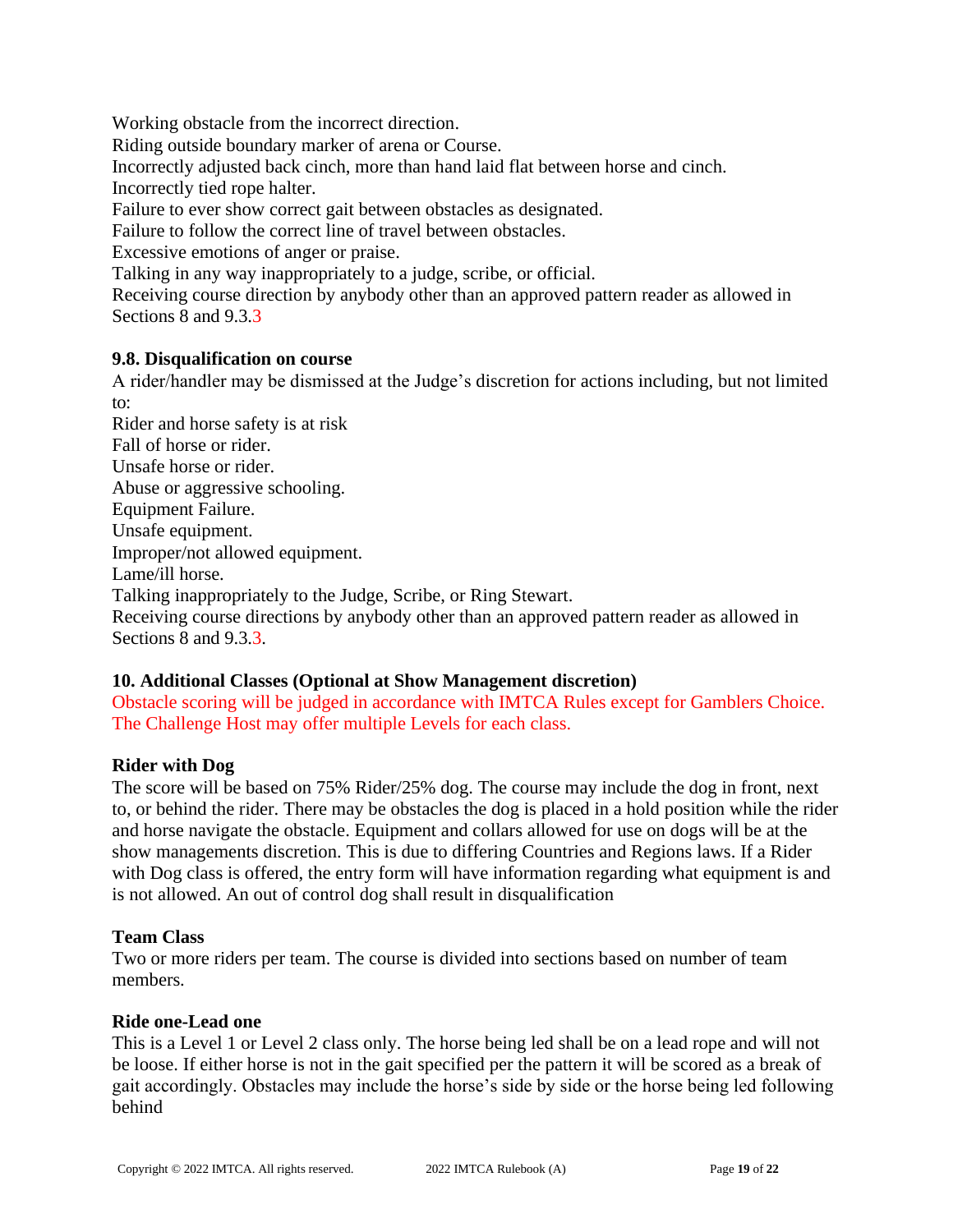# **Timed and Judged**

In the Timed and Judged, the score will be a combination of obstacle score and time. Each obstacle will be judged and the total duration of travel will be timed. The total travel time will be deducted from the total obstacle score resulting in the final class score. Do not sacrifice the correctness or the solidarity of the Partnership for speed. However, the partnership should also work in a timely manner. Obstacles consisting of steps or stairs, and obstacles with wooden surfaces shall be navigated at the walk only.

# **Gamblers Choice**

The rules are different. There will be a start and a finish line. You have 2 minutes to show your skills by safely navigating the obstacles is all that counts. However, if a horse steps out with just one foot, the obstacle does not count for a score. Each obstacle has a value which is given when class starts. You must be across the finish line before the 2 minutes are up or the last obstacle score does not count. Obstacles consisting of steps or stairs, and obstacles with wooden surfaces shall be navigated at the walk only.

#### **11. Obstacles**

The course layout is at the discretion of Trail Challenge show management. When possible, the course will utilize the topography of the property with regard to obstacles and layout. While the course should test the horse and rider's skills, safety is a primary consideration. Obstacles shall be constructed of safe materials using approved IMTCA guidelines. See the IMTCA webpage for additional obstacle information, the complete updated list of required and optional obstacles and pictures of examples.

Obstacles consisting of steps or stairs, and obstacles with wooden surfaces shall be navigated at the walk only for all classes.

When designing an obstacle course which will incorporate 360-degree turns as part of the degree of difficulty, the following parameters will be met:

Minis may perform a 360-degree turn on any obstacle that is a minimum of 18" wide. Ponies may perform a 360-degree turn on any obstacle that is a minimum of 36" wide Horses may perform a 360-degree turn on any obstacle that is a minimum of 40" wide

# **11.1. Obstacles Needed for A Mountain Trail Challenge Sanctioned Event**

For an IMTCA sanctioned event, at least 6 of the required obstacles will be used, additional obstacles may be chosen from either the required or optional obstacles sections. A sanctioned Trail Challenge will use between 6 and 16 obstacles.

#### **11.2. Required Obstacles**

Cross Buck: Two 14'-16' logs or man-made 14"-16" boards, 8 feet apart with eight 8'-6" logs every 30" apart. Every other one will be placed atop the large log. Every 30" place a small notch in the log to hold the 8' small log. For expos the cross buck can be made by using 4 cavaletti's and ten, 10' jump poles.

Teeter Totter: 14' long x 42" - 48" wide. Balance Beam: 14' long x 18" wide x 12" high.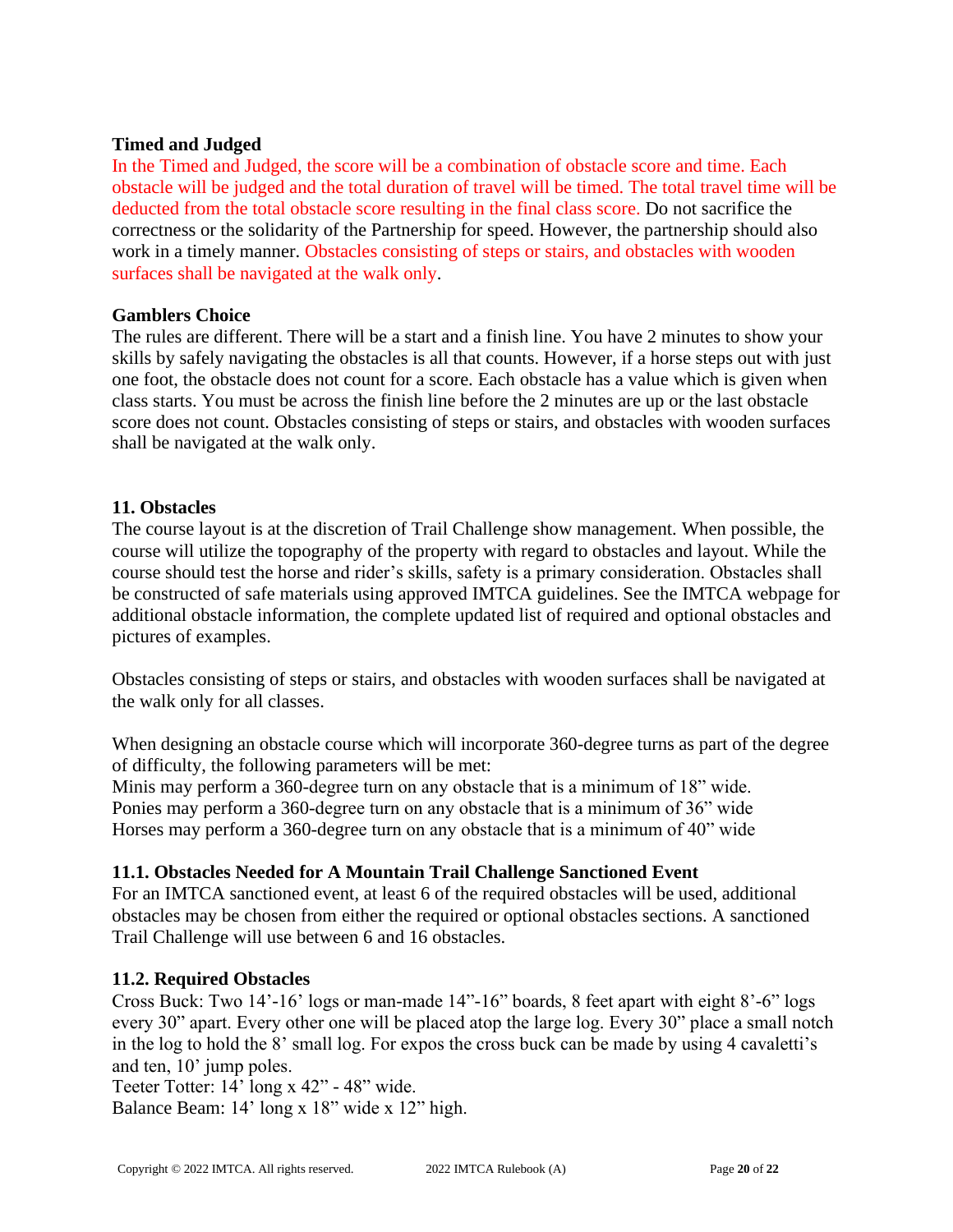# 45-degree Balance Beam:  $14' - 20'$  long x 18" wide x 12" high.

Turn Around Box: 42" x 42" x 12" high.

Raised Logs: Logs placed on 2 parallel logs or cavaletti's to elevate no more than 16" off the ground.

Rock Obstacle: About 50 medium sized rocks. Each rock should be 12" to 18" in size. If rocks are not available, about 50 black nursery pot liners may be used as an option. (Most nurseries have them.)

Scramble: Approximately twenty, 10' poles that are placed on the ground to look like pickup sticks that the horse maneuvers their way through. Horses are not penalized for ticking poles with this obstacle. This obstacle is to show the horse is able to work through tightly grouped downed trees or branches calmly.

Maze

Logs: At least six logs, 12" to 16" in diameter and 10' in length. For expos you can use large black pipe that is easy to move.

Small Bridge: 3' X 12'.

Raised back through: rails shall be 4' high by 48" wide, minimum 8' length.

Back Through Not Raised: 30" wide, pattern may vary.

Water Box: 4' wide x 8' long x 6" tall.

Cake Box. Side Pass. Fan. Octagon Box. Four-sided box. Pinwheel. Texas Two Step. Reverse Texas Two Step. Trench.

# Hoof Check.

Gate: may be solid, or rope, may be a push/pull or left/right hand gate. Trail Challenge Management will decide whether gate should be a push/pull or left/right hand gate.

# **11.3. Optional Obstacles**

Trestle Bridge. Arched Bridge. Up to a 4-foot Jump Up. Small puddle. Step into large pond. High Balance Beam:  $14' - 32'$  long,  $16'' - 18''$  wide up to  $16''$  high. Suspension Bridge, 48" wide. Stair steps. Switchback. Dismount and Mount: a mounting block will be provided and may be used with no penalty. Ground Tie or Hobble. Rolling Bridge. "Steer head" roping. Drag, hide or log. Trot poles, minimum 36-inch spacing.